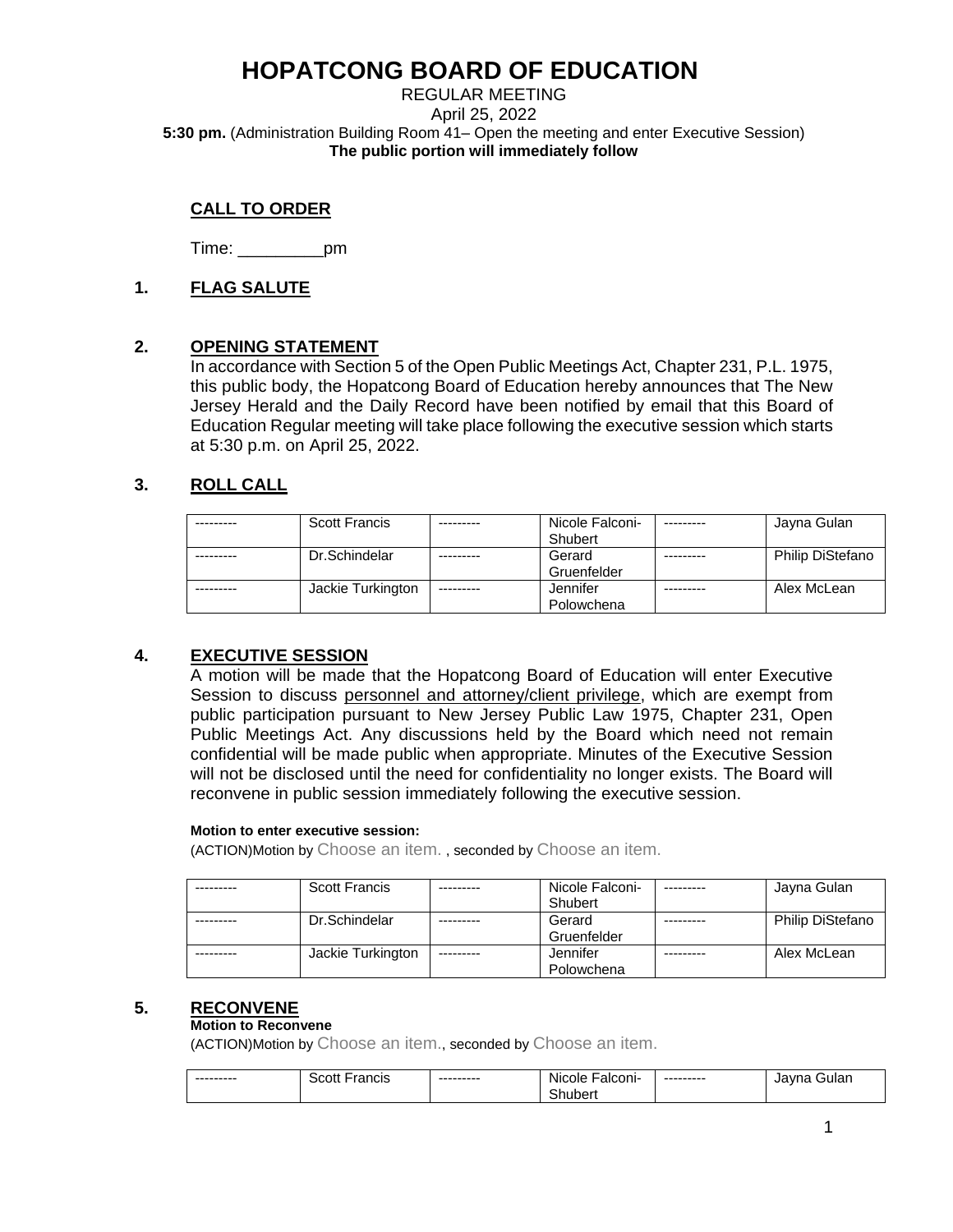REGULAR MEETING April 25, 2022 **5:30 pm.** (Administration Building Room 41– Open the meeting and enter Executive Session) **The public portion will immediately follow**

| --------- | Dr.Schindelar     | --------- | Gerard      | --------- | <b>Philip DiStefano</b> |
|-----------|-------------------|-----------|-------------|-----------|-------------------------|
|           |                   |           | Gruenfelder |           |                         |
| --------- | Jackie Turkington | --------- | Jennifer    | --------- | Alex McLean             |
|           |                   |           | Polowchena  |           |                         |

### **6. APPROVAL OF MINUTES**

Approval of the minutes of the following meetings, as reported by the Board Secretary reviewed by the Board President and members of the Board:

- a. March 14, 2022 Special Meeting
- b. March 28, 2022 Regular Meeting

#### **Motion to approve 6a-6b:**

(ACTION)Motion by Choose an item., seconded by Choose an item.

| <b>Scott Francis</b> |           | Nicole Falconi- | Jayna Gulan             |
|----------------------|-----------|-----------------|-------------------------|
|                      |           | Shubert         |                         |
| Dr.Schindelar        |           | Gerard          | <b>Philip DiStefano</b> |
|                      |           | Gruenfelder     |                         |
| Jackie Turkington    | --------- | Jennifer        | Alex McLean             |
|                      |           | Polowchena      |                         |

### **7. SUPERINTENDENT'S REPORT AND HIB REPORT**

- a. Superintendent's Report **Joseph S. Piccirillo, Superintendent of Schools**
	- 1. Isabel Felicano Superintendents Roundtable Award
	- 2. April 25 Administrative Professional Week
		- i. April 27 Administrative Professional Day
	- 3. May 2 Teacher Appreciation Week
		- i. May 2 School Bus Driver
		- ii. May 3 National Teacher Day
	- 4. May 8 Mothers Day
	- 5. May 11 Nurses Day
- b. A second reading and approval of the Superintendent's HIB Report for March 2022 as presented to the Board at the March meeting on March 28, 2022. Approval of the Superintendent's HIB report for April 2022 for first reading and review as presented to the Board at the April meeting on April 25, 2022.

### **Motion to approve 7a – 7b:**

(ACTION)Motion by Choose an item., seconded by Choose an item.

| <b>Scott Francis</b> |           | Nicole Falconi- | Jayna Gulan             |
|----------------------|-----------|-----------------|-------------------------|
|                      |           | Shubert         |                         |
| Dr.Schindelar        |           | Gerard          | <b>Philip DiStefano</b> |
|                      |           | Gruenfelder     |                         |
| Jackie Turkington    | --------- | Jennifer        | Alex McLean             |
|                      |           | Polowchena      |                         |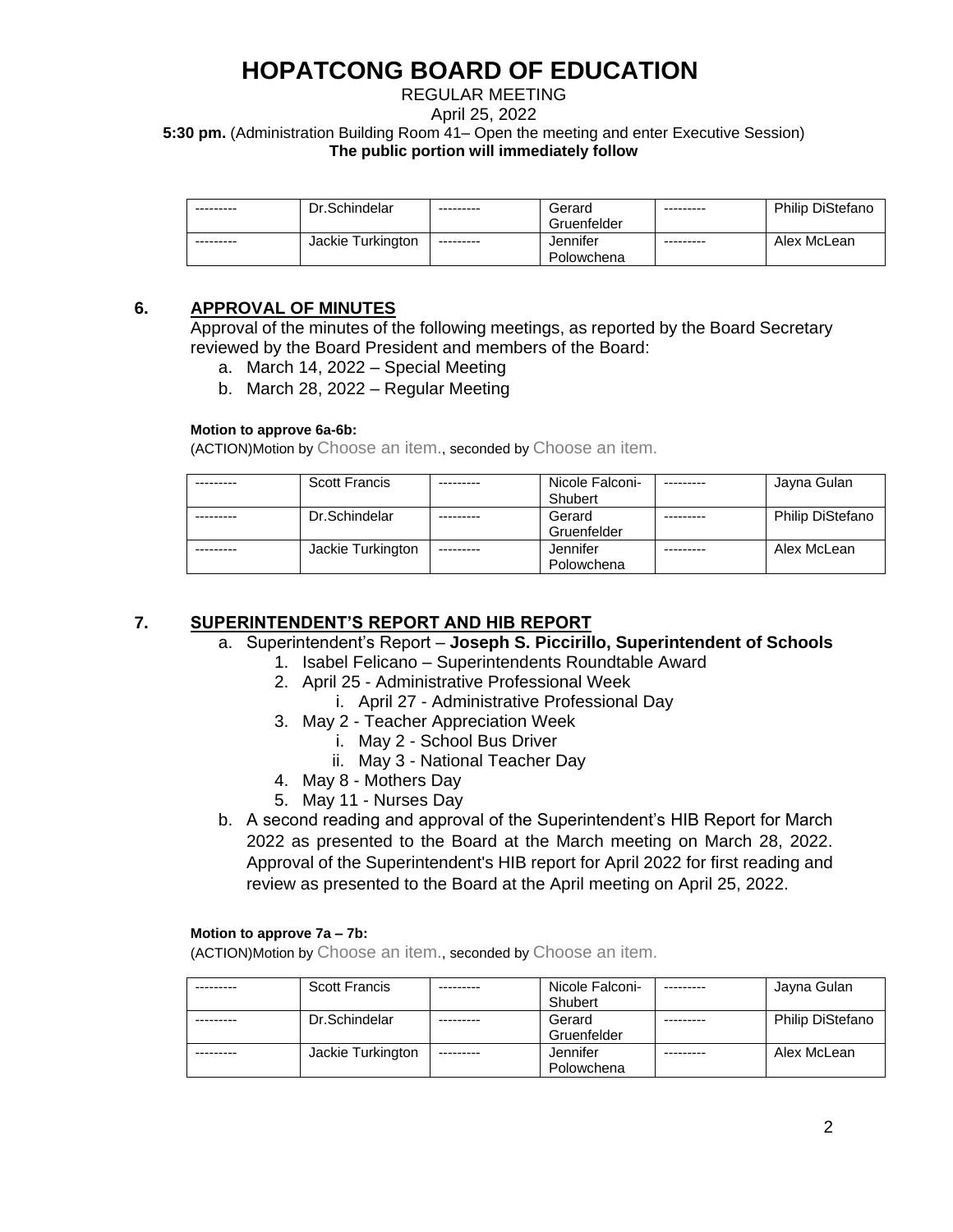REGULAR MEETING April 25, 2022 **5:30 pm.** (Administration Building Room 41– Open the meeting and enter Executive Session) **The public portion will immediately follow**

## **8. ACKNOWLEDGEMENTS/CORRESPONDENCE**

a. The following students were chosen as **Hopatcong High School's Students of the Month** for their outstanding performance in March 2022:

Grade 8 – Giovanni Ciullo Grade 9 - Evan Mathesius

Grade 10 – Gregory Smith

Grade 11 – Maxine Coddington

Grade 12 – Isabel Vasquez

b. The following students were chosen as **Hopatcong High School Scholar Athlete of the Month** for their outstanding performance in March 2022:

Golf – Kayla La, Sophomore Boys Tennis – Nicolas Galloza, Senior

- c. Congratulations the **Durban Ave Students** who went above and beyond to Fill Buckets with TRUSTWORTHINESS in March.
- d. Congratulations to **Hopatcong Middle School Students** who made High Honor Roll and Honor Roll for the third marking period of the 2021 – 2022 school year.
- e. Congratulations to **Hopatcong High School Students** who made High Honor Roll and Honor Roll for the third marking period of the 2021 – 2022 school year.

### **Motion to approve 8a – 8e:**

(ACTION)Motion by Choose an item., seconded by Choose an item.

| <b>Scott Francis</b> |           | Nicole Falconi- | Jayna Gulan      |
|----------------------|-----------|-----------------|------------------|
|                      |           | Shubert         |                  |
| Dr.Schindelar        |           | Gerard          | Philip DiStefano |
|                      |           | Gruenfelder     |                  |
| Jackie Turkington    | --------- | Jennifer        | Alex McLean      |
|                      |           | Polowchena      |                  |

### **9. PARENT/TEACHER**

a. Parent/Teacher Organization Representatives.

#### **Motion to approve 9a:**

(ACTION)Motion by Choose an item., seconded by Choose an item.

| <b>Scott Francis</b> |            | Nicole Falconi- | Jayna Gulan             |
|----------------------|------------|-----------------|-------------------------|
|                      |            | Shubert         |                         |
| Dr.Schindelar        |            | Gerard          | <b>Philip DiStefano</b> |
|                      |            | Gruenfelder     |                         |
| Jackie Turkington    | ---------- | Jennifer        | Alex McLean             |
|                      |            | Polowchena      |                         |

## **10. PUBLIC COMMENT – GENERAL DISCUSSION**

### **11. ANNUAL APPROVALS AND APPOINTMENTS**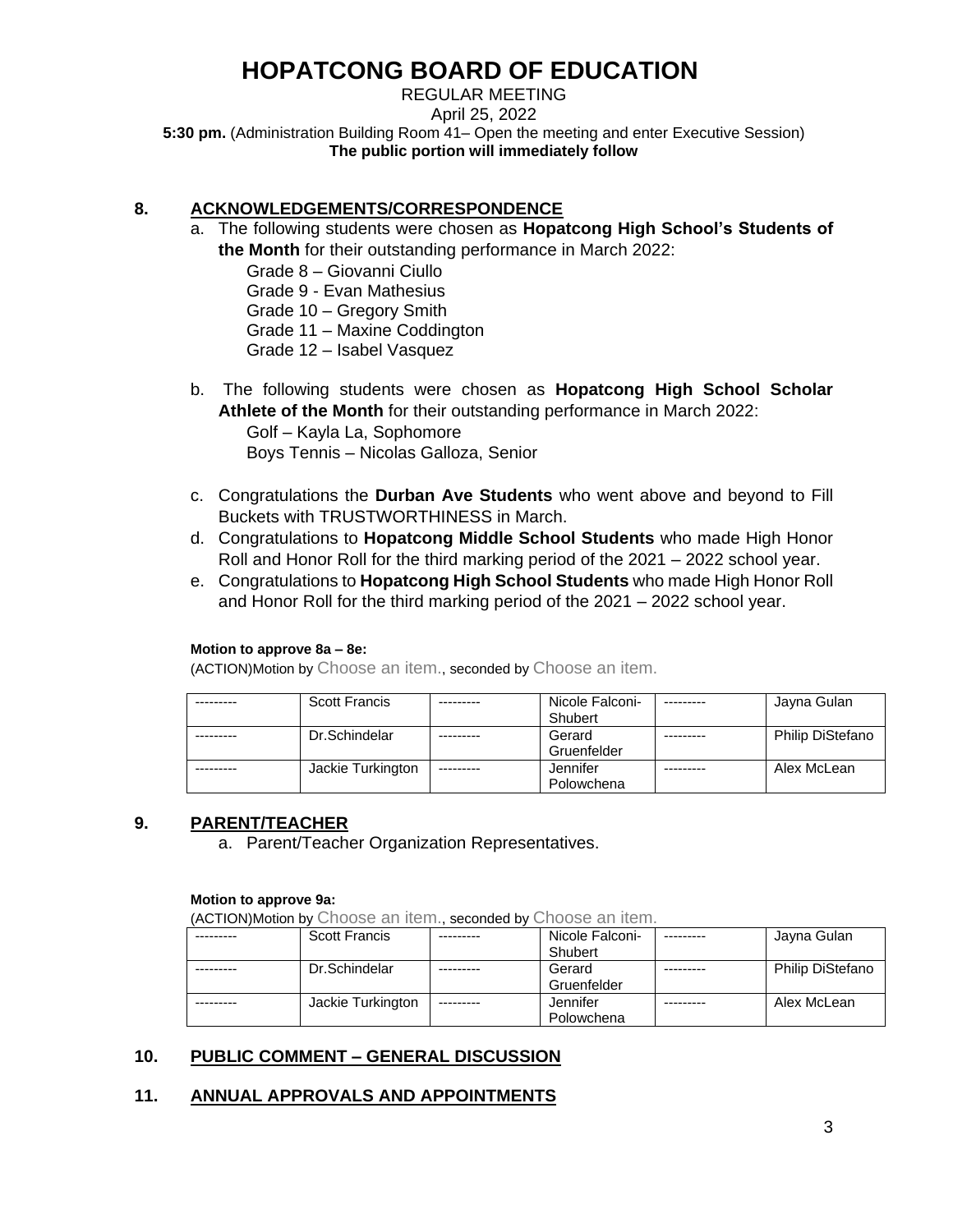#### REGULAR MEETING April 25, 2022 **5:30 pm.** (Administration Building Room 41– Open the meeting and enter Executive Session) **The public portion will immediately follow**

Approval of the following personnel items, 11a–11t, as recommended by the Superintendent of Schools and the Student Achievement Committee of the Board:

## a. **APPOINTMENT OF BOARD SECRETARY**

It is recommended by the Superintendent that **Mr. Jeffrey Hallenbeck** be appointed as Board Secretary through December 31, 2022.

## b. **APPOINTMENT OF TREASURER OF SCHOOL MONIES**

It is recommended by the Superintendent that **Mrs. Susan Dykstra** be appointed as Treasurer of School Monies through December 31, 2022.

#### c. **APPOINTMENT OF PURCHASING AGENT** It is recommended by the Superintendent that **Mr. Jeffrey Hallenbeck** be appointed as Purchasing Agent for the Hopatcong School District for the 2022/2023 school year through July 31, 2023, and authorization for the Purchasing Agent to award contracts up to the bid threshold of \$32,000 or as per N.J.S.A.18A: 18A-3.

## d. **APPOINTMENT OF HIPPA COMPLIANCE OFFICER**

It is recommended by the Superintendent that **Mr. Jeffrey Hallenbeck** be appointed as HIPPA Compliance Officer for the Hopatcong School District for the 2022/2023 school year through July 31, 2023.

## e. **APPOINTMENT OF CUSTODIAN OF PUBLIC RECORDS**

It is recommended by the Superintendent that **Mr. Jeffrey Hallenbeck** be appointed as the Custodian of Public Records under the Open Public Meetings Act for the 2022/2023 school year through July 31, 2023.

### f. **APPOINTMENT OF AFFIRMATIVE ACTION OFFICER**

It is recommended by the Superintendent that **Dr. Joseph Piccirillo and Mr. Art DiBenedetto** be appointed as the Affirmative Action Officers for the 2022/2023 school year.

### g. **APPOINTMENT OF LIABILITY, WORKMAN'S COMPENSATION BROKER OF RECORD**

It is recommended by the Superintendent that **Arthur J. Gallagher Risk Management Services Inc.** be appointed as our Liability, Workman's Compensation, etc., Broker of Record for the 2022/2023 school year.

- h. **APPOINTMENT OF INTEGRATED PEST MANAGEMENT COORDINATOR**  It is recommended by the Superintendent that **Mr. Matt Geary** be appointed as the Integrated Pest Management Coordinator for the Hopatcong School District for the 2022/2023 school year.
- i. **APPOINTMENT OF ASBESTOS MANAGEMENT OFFICER, SAFETY AND HEALTH DESIGNEE, INDOOR AIR QUALITY DESIGNEE, RIGHT TO KNOW OFFICER AND CHEMICAL HYGIENE OFFICER**

It is recommended by the Superintendent that **Mr. Matt Geary** be appointed as the Asbestos Management Officer, Safety & Health Designee, Indoor Air Quality Designee, Right to Know Officer and Chemical Hygiene Officer for the 2022/2023 school year.

### j. **APPOINTMENT OF ATTORNEYS**

It is recommended by the Superintendent that **Porzio, Bromberg & Newman, P.C.** and any **other counsel** as deemed appropriate by the Administration, be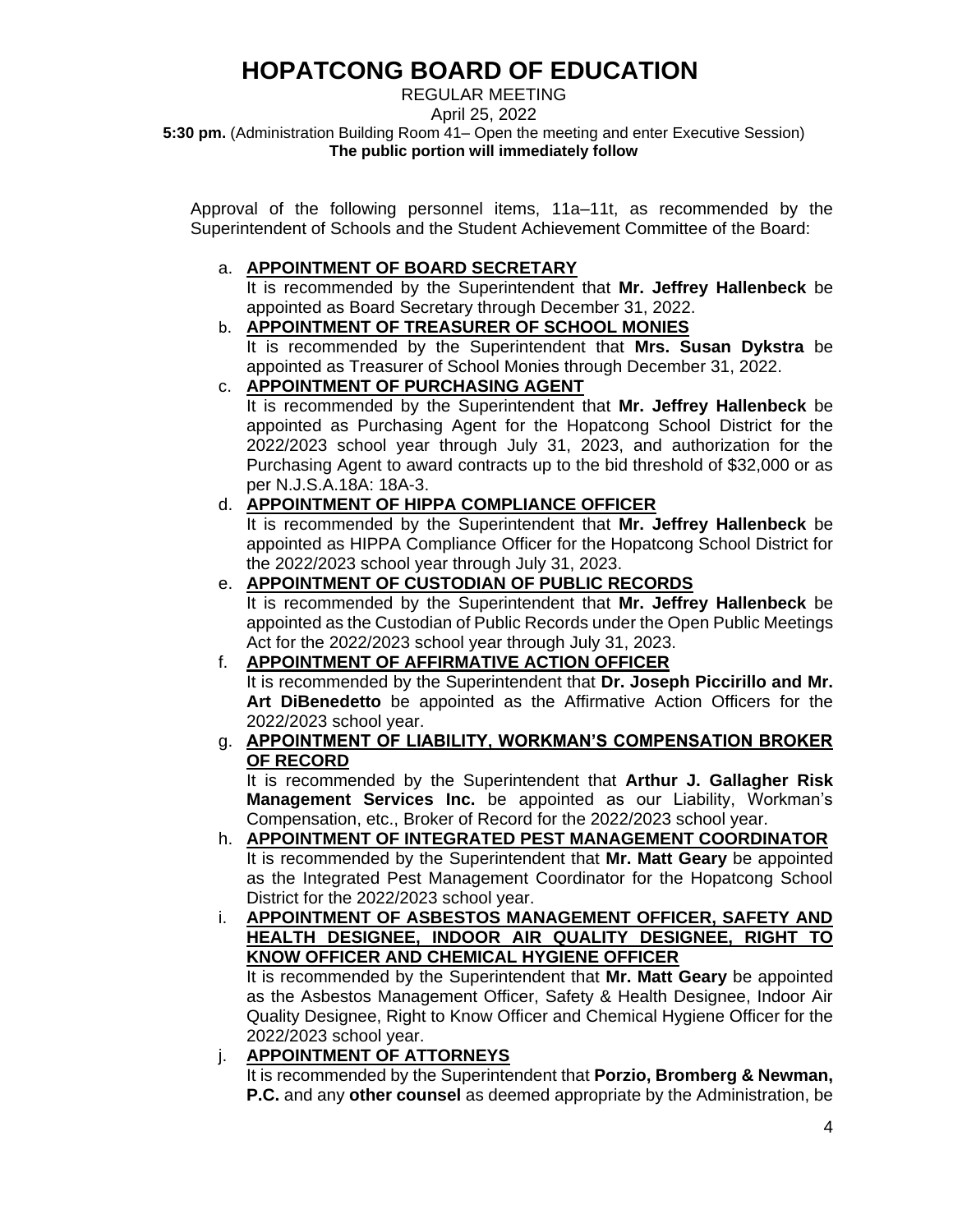REGULAR MEETING

April 25, 2022

**5:30 pm.** (Administration Building Room 41– Open the meeting and enter Executive Session) **The public portion will immediately follow**

> appointed as attorneys for the Board of Education for the 2022/2023 school year.

## k. **APPOINTMENT OF SCHOOL PHYSICIAN**

It is recommended by the Superintendent that Dr. C. Robert Damico be appointed as school physician for the 2022/2023 school year at a yearly stipend of \$12,000.

## l. **APPROVAL OF POLICIES**

It is recommended by the Superintendent that **existing by-laws, policies and regulations** as listed in our current by-laws and policies book be approved for the 2022/2023 school year.

### m. **APPROVAL OF CURRICULUM**

It is recommended by the Superintendent that all existing **curricula and courses of study and textbooks** for the district schools be approved for the 2022/2023 school year. Every effort will be made to standardize curricula formats during the 2022/2023 school year, with progress reports reported to the Board of Education

### n. **APPROVAL OF NEWSPAPERS**

It is recommended by the Superintendent that the *New Jersey Herald***,** the *Daily Record* and the *Star Ledger* be approved as the official newspapers used by the Board of Education at the Board Secretary's discretion for the 2022/2023 school year.

### o. **APPOINTMENT OF TAX SHELTER ANNUITY COMPANIES**

It is recommended by the Superintendent that **Lincoln Investment, Lincoln Financial, Metropolitan Life, AXA Equitable, National Life Group** and **Security Benefits** be approved as Tax Shelter Annuity Companies for the Board of Education for the 2022/2023 school year.

### p. **APPOINTMENT OF AUTHORIZED ACCOUNT SIGNATURES – 2022/2023 SCHOOL YEAR**

### **School Activity Accounts:**

| High School   | <b>Stephanie Martinez</b> | Nicole Roman-Gerena       | Jeff Hallenbeck |
|---------------|---------------------------|---------------------------|-----------------|
| Athletic Fund | <b>Stephanie Martinez</b> | <b>Linda Tappen</b>       | Jeff Hallenbeck |
| Middle School | Lewis Benfatti            | Deborah Gates, Tara Santa | Jeff Hallenbeck |
| Tulsa Trail   | <b>Brian Byrne</b>        | Maureen O' Hare           | Jeff Hallenbeck |
| Durban Avenue | <b>Katherine McFadden</b> | Ana Marrazzo              | Jeff Hallenbeck |

### **District Accounts:**

| Regular Account        | <b>Joseph Piccirillo</b> | Jeff Hallenbeck | <b>Scott Francis</b> |
|------------------------|--------------------------|-----------------|----------------------|
| Cafeteria Fund         | <b>Uoseph Piccirillo</b> | Jeff Hallenbeck | <b>Scott Francis</b> |
| <b>Pavroll Account</b> | <b>Joseph Piccirillo</b> | Jeff Hallenbeck | <b>Scott Francis</b> |
| Payroll Agency Acct.   | <b>Joseph Piccirillo</b> | Jeff Hallenbeck | <b>Scott Francis</b> |

### q. **APPROVAL OF AUTHORIZATION FOR INTERIM TRANSFERS**

It is recommended by the Superintendent that authorization for the School Business Administrator/Board Secretary be approved to make interim **intra-**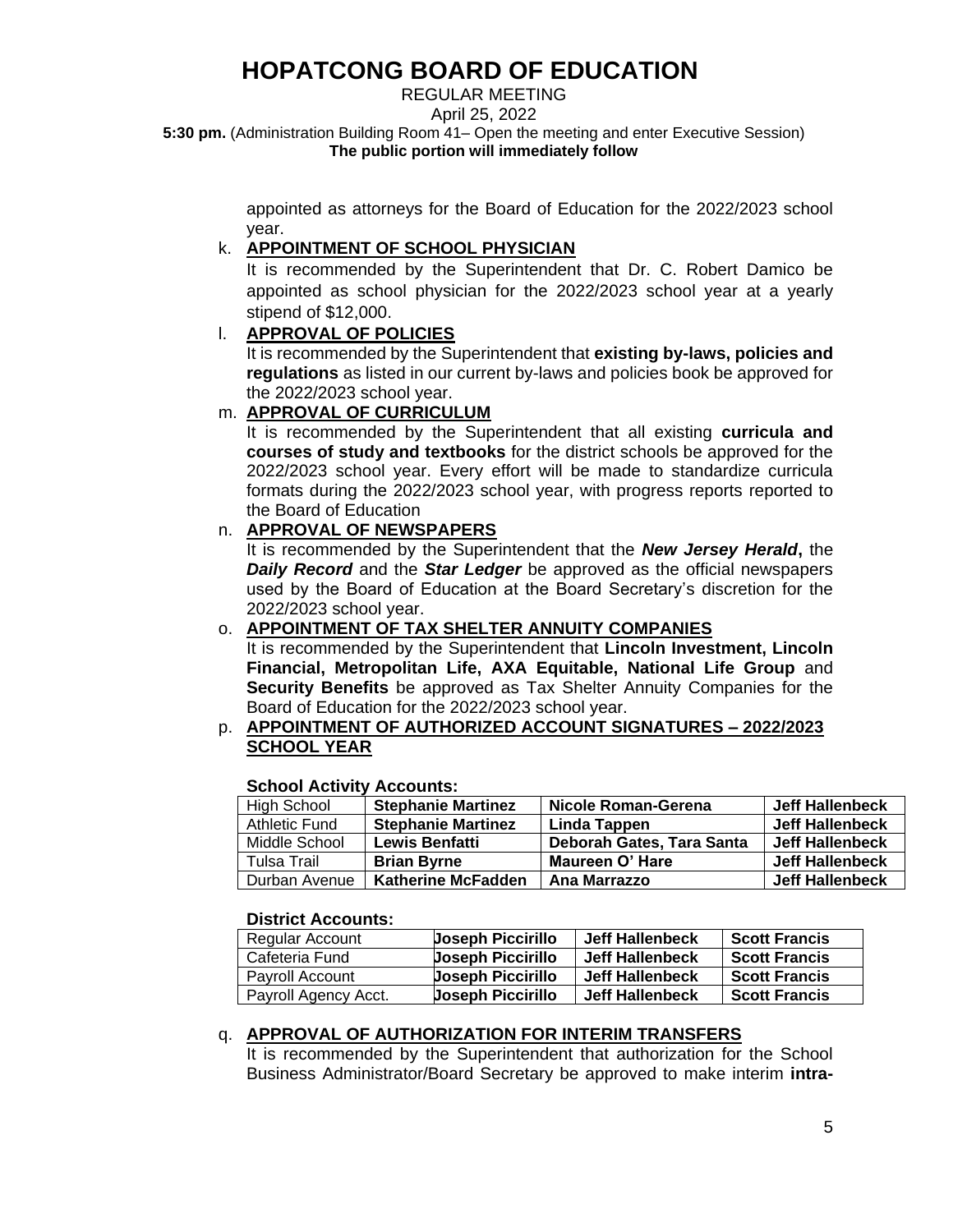REGULAR MEETING April 25, 2022 **5:30 pm.** (Administration Building Room 41– Open the meeting and enter Executive Session) **The public portion will immediately follow**

> **account and intra-fund budgetary transfers** to offset credits and deficits between Board meetings when necessary.

### r. **APPROVAL OF AUTHORIZATION FOR INTERIM PAYMENTS**

It is recommended by the Superintendent that authorization for the School Business Administrator/Board Secretary be approved to make interim **payments to vendors between meetings** in cases where a cost savings would accrue to the Board or interference of the operations of the school program would occur in accordance with N.J.S.A. 18A:19-4.1. Approval of these payments would be presented to the Board for ratification at the next Regular Board Meeting.

- s. **ADOPTION OF CODE OF ETHICS** It is recommended by the Superintendent that the Board approve the adoption of the **Code of Ethics** for Board members as required by law, N.J.S.A. 18A:12- 2.1 and N.J.S.A. 41:1-1 and 1-3. **TRAVEL AND RELATED EXPENSES MAXIMUM,**
- t. Approval for the Chief School Administrator to approve and authorize all travel and related expenses for employees and Board Members in accordance with Board Policy No. 6423, up to a maximum of \$75,000 for the 2022-2023 school year.

#### **Motion to approve 11a-11t:**

(ACTION)Motion by Choose an item., seconded by Choose an item.

| <b>Scott Francis</b> | Nicole Falconi- | Jayna Gulan             |
|----------------------|-----------------|-------------------------|
|                      | Shubert         |                         |
| Dr.Schindelar        | Gerard          | <b>Philip DiStefano</b> |
|                      | Gruenfelder     |                         |
| Jackie Turkington    | Jennifer        | Alex McLean             |
|                      | Polowchena      |                         |

### **12. FINANCE**

Approval of the following Finance items, 12a. – 12f, as recommended by the Superintendent of Schools:

### a**. 2022/2023 Budget Submission**

Approval of the following resolution for adoption of the 2022/2023 Hopatcong School District Budget.

"**WHEREAS,** the Superintendent has presented to the Finance Committee and other members of the Hopatcong Board of Education, a recommended 2022/2023 School District Budget in the total amount of \$34,861,670 as follows; and

**WHEREAS,** the Board approves a Local Tax Levy of \$25,605,888;

**WHEREAS**, the local tax levy will increase by a total of 4% composed of a 2% increase (\$492,607) and banked cap generated from the 2019/2020 fiscal year in the amount of \$482,948 for a total local tax levy increase of \$975,555.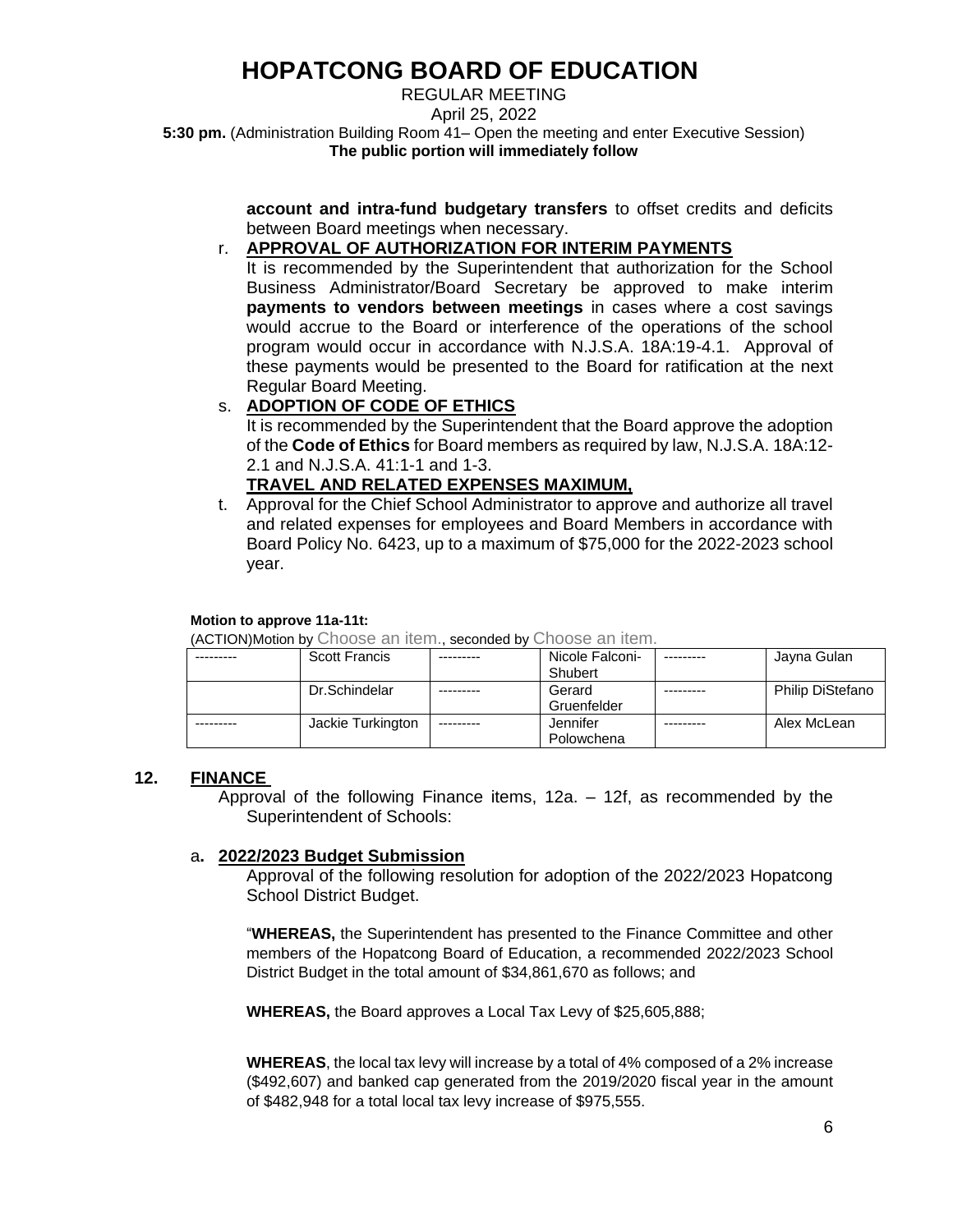### REGULAR MEETING April 25, 2022 **5:30 pm.** (Administration Building Room 41– Open the meeting and enter Executive Session) **The public portion will immediately follow**

**THEREFORE, BE IT RESOLVED** the Hopatcong School District preliminary 2022/2023 budget for submission to the Sussex County Superintendent's Office is approved as follows on the Meeting Agenda of April 25, 2022."

| <b>General Fund</b>         |                               |    |                 |
|-----------------------------|-------------------------------|----|-----------------|
| Fund 10                     | <b>Charter School Tuition</b> | \$ | 572,628.00      |
| <b>Fund 10-</b><br>606      | Interest Maintenance Reserve  | \$ | 200.00          |
| Fund 11                     | General Operating Fund        |    | \$31,789,831.00 |
| Fund 12                     | Debt Services Assessment      | \$ | 1,114.00        |
|                             | Capital Reserve               | \$ | 500.00          |
|                             |                               |    |                 |
| <b>Special Revenue Fund</b> |                               |    |                 |
| Fund 20                     | <b>Federal/State Grants</b>   |    | \$1,840,129.00  |
|                             | Debt Service                  | \$ |                 |
|                             | Pre-School Aid                |    | \$1,231,710.00  |
| <b>Total Budget</b>         |                               |    | \$34,861,670.00 |

b. It is recommended by the Superintendent that bills for the General Fund and Special Revenues (Grants) account, March 28, 2022 through April 25, 2022, be approved in the following amounts:

General Fund and Special Revenue (Grants) account - \$907,482.86 Cafeteria account  $$0.00$ 

- c. It is recommended by the Superintendent that the board approve the Board Secretary's Report for February 2022.
- d. It is recommended by the Superintendent that the board approve the Transfer Reports for February 2022.
- e. It is recommended by the Superintendent that the board approve the Treasurer's Report for February 2022.
- f. It is recommended by the Superintendent that the board accepts the very generous donation of the following string instruments from the Elite Preparatory Academy:

| $\bullet$ | $\frac{1}{4}$ violin model 50 (4th) 2 $\frac{1}{2}$ for 2 - | (quantity: 4) | \$2,380.0     |
|-----------|-------------------------------------------------------------|---------------|---------------|
| $\bullet$ | $\frac{1}{4}$ violin model 50 (4th) 2 $\frac{1}{2}$ for 2 - | (quantity: 4) | \$2,975.0     |
| $\bullet$ | 3⁄4 violin model 50 (4th) -                                 | (quantity: 5) | \$2,975.00    |
| $\bullet$ | Model 50 violin outfit (4th) -                              | (quantity: 5) | \$2,975.00    |
| $\bullet$ | 13' Viola model 50 (4th) -                                  | (quantity: 1) | 695.00<br>SS. |
| $\bullet$ | 14' Viola model 50 (4th) -                                  | (quantity: 1) | \$ 695.00     |
| $\bullet$ | 1⁄4 cello model 50 (4th) -                                  | (quantity: 1) | \$1,400.00    |
| $\bullet$ | $\frac{1}{2}$ cello model 50 (4th) -                        | (quantity: 2) | \$2,800.00    |
|           |                                                             |               |               |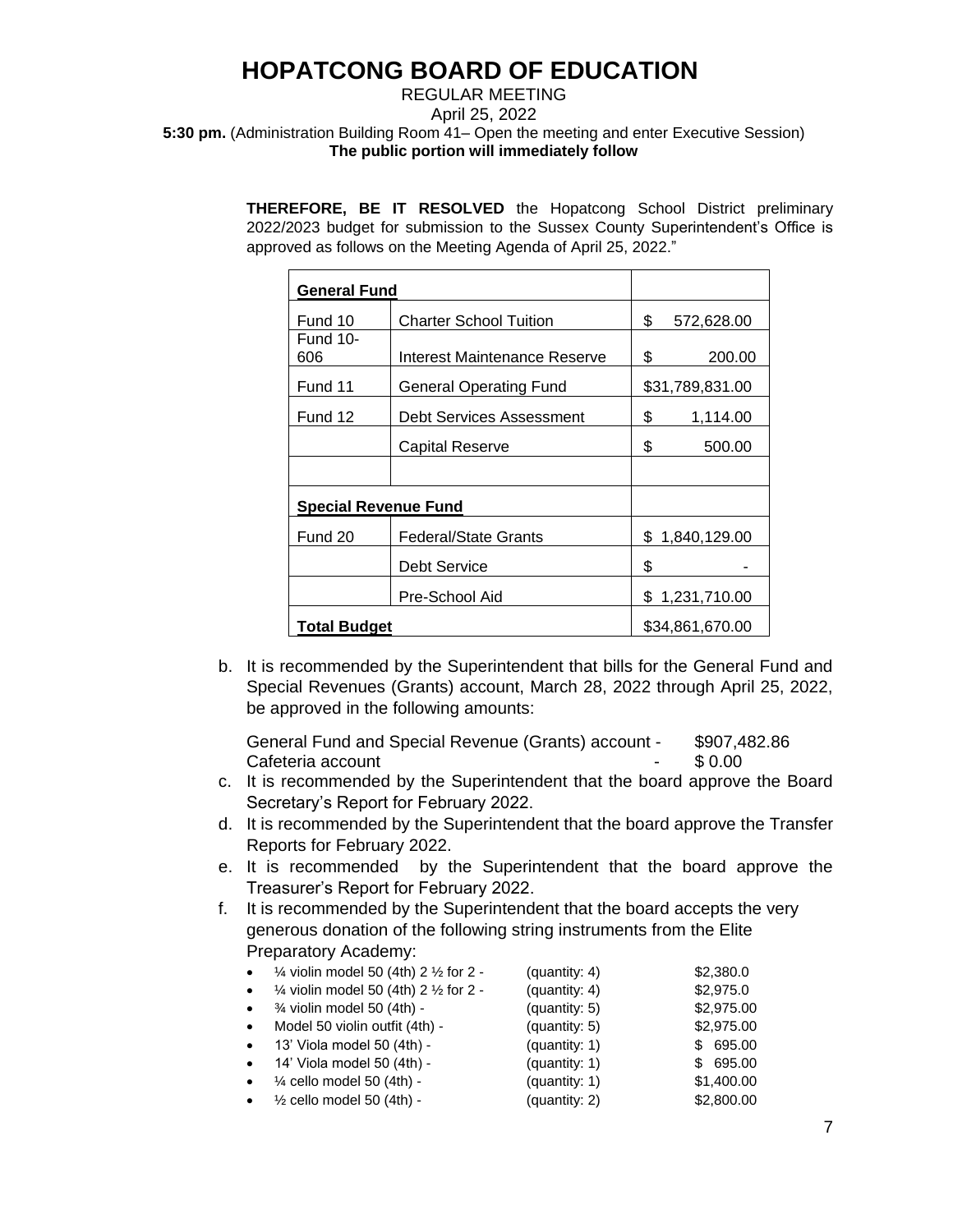REGULAR MEETING

April 25, 2022

**5:30 pm.** (Administration Building Room 41– Open the meeting and enter Executive Session) **The public portion will immediately follow**

| $\bullet$ | 3⁄4 cello model 50 (4th) -             | (quantity: 1) | \$1,400.00 |
|-----------|----------------------------------------|---------------|------------|
| $\bullet$ | 3⁄4 violin model 60 (5th) -            | (quantity: 2) | \$1,590.00 |
| $\bullet$ | 4/4 model 60 violin outfit (5th) -     | (quantity: 2) | \$1,790.00 |
| $\bullet$ | 3⁄4 cello model 50 (5th) -             | (quantity: 2) | \$2,800.00 |
| $\bullet$ | $\frac{1}{2}$ cello model 50 (5th) -   | (quantity: 1) | \$1,400.00 |
| $\bullet$ | 14' viola model 50 outfit (5th) -      | (quantity: 1) | \$695.00   |
| $\bullet$ | Model 60 violin outfit (6th and 7th) - | (quantity: 6) | \$5,370.00 |
| $\bullet$ | Cello model 50 (6th and 7th) -         | (quantity: 2) | \$2,800.00 |

#### **Motion to approve 12a – 12f:**

(ACTION)Motion by Choose an item., seconded by Choose an item.

| <b>Scott Francis</b> | Nicole Falconi-<br>Shubert | --------- | Jayna Gulan      |
|----------------------|----------------------------|-----------|------------------|
| Dr.Schindelar        | Gerard<br>Gruenfelder      |           | Philip DiStefano |
| Jackie Turkington    | Jennifer<br>Polowchena     |           | Alex McLean      |

### **13. PERSONNEL**

Approval of the following personnel items, **13a – 13w,** as recommended by the Superintendent of Schools and the Student Achievement Committee of the Board:

- a. Approval of **Eileen Baum** to work as the 8<sup>th</sup> Grade Temporary Assistance Position, for the purpose of lesson planning and grading at a rate of \$35 per hour for 1-2 hours per week/per class period as needed.
- b. Approval of **Kristine Mendyk** to work as the Temporary Assistance position for 4th Grade LLD Class, for the purpose of lesson planning and grading at a rate of \$35 per hour for 1-2 hours per week/per class period as needed.
- c. Approval to rescind the employment of **Bledar Culi** as Full-Time Custodian.
- d. Approval of employment of **Ty Aquilino** as Part-Time Custodian, 5 hours a day/5 days a week with a prorated salary of \$26,743 minus \$400 for not having a black seal, which represents step 1 of the custodian guide per contract with an effective date of April 26, 2022.
- e. Approval of employment of **Deana Lugo** as Paraprofessional at Tulsa Trail School at the rate of \$14/hour plus \$1 differential for toileting effective April 26, 2022.
- f. Approval of **Employee #81578** to take an unpaid leave of absence to use 60 days of FMLA/NJFLI beginning September 1, 2022 with an anticipated return date of December 2, 2022.
- g. Approval of **Employee #80397** to take a paid medical leave of absence beginning April 25, 2022 through June 15, 2022.
- h. Approval of the following **Tenured HEA Teacher** Contract Renewals for the 2022 – 2023 school year: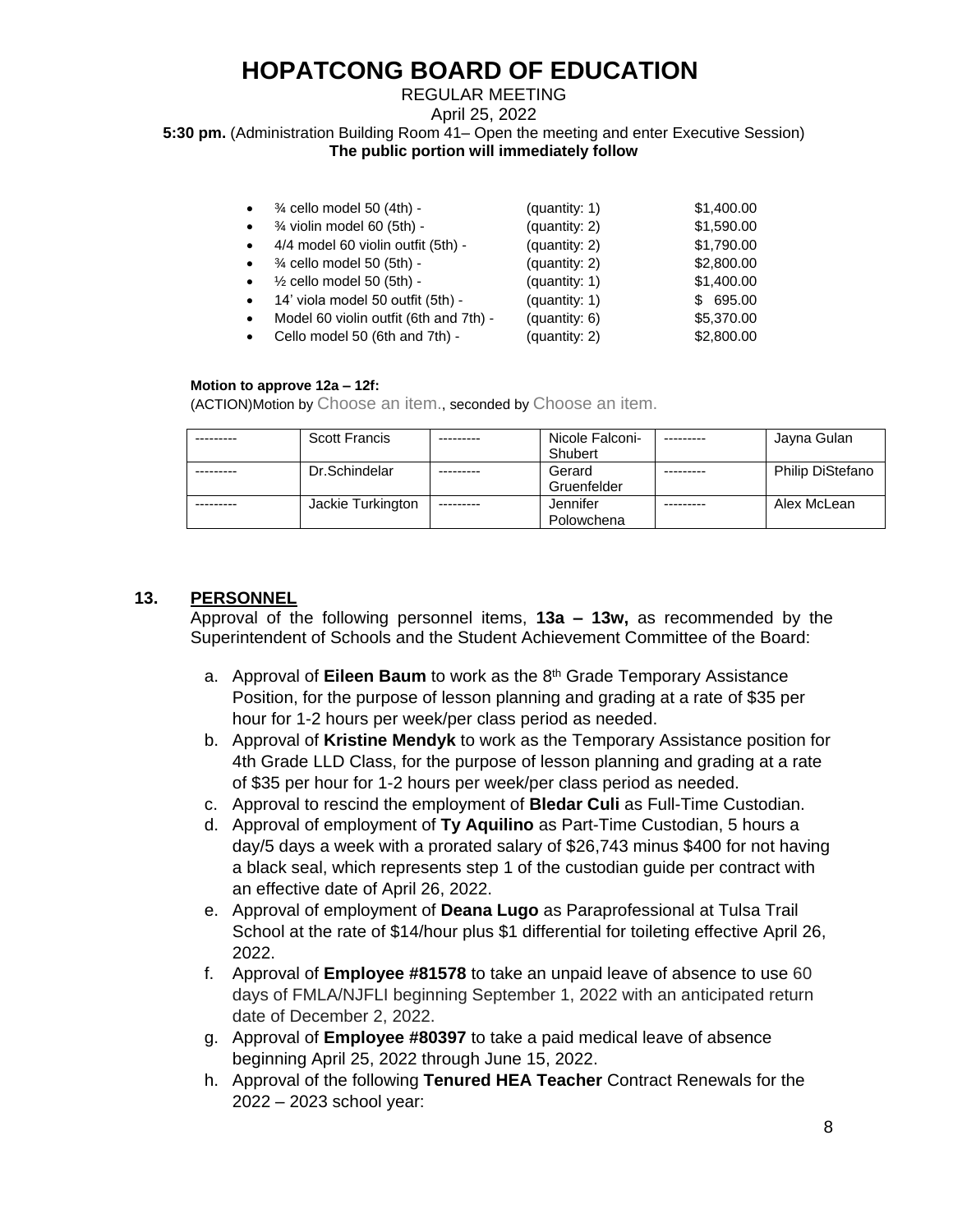REGULAR MEETING

April 25, 2022

**5:30 pm.** (Administration Building Room 41– Open the meeting and enter Executive Session) **The public portion will immediately follow**

| <b>Last Name</b>              | <b>First Name</b>  | FTE <sub>1</sub> | Guide             | <b>Step</b> | <b>Salary</b> | Longevity |
|-------------------------------|--------------------|------------------|-------------------|-------------|---------------|-----------|
| <b>ALZATE</b>                 | CARMEN             | 100.00           | Teacher MA        | 14          | \$91,895.00   | 1,500.00  |
| <b>AMELIO</b>                 | LINDSAY            | 100.00           | Teacher MA+30     | 11          | \$89,395.00   | 800.00    |
| ANDOLENA                      | GARY               | 100.00           | <b>Teacher BA</b> | 17          | \$91,045.00   | 800.00    |
| <b>ANNETTE</b>                | <b>SUZANNE</b>     | 100.00           | Teacher MA+15     | 14          | \$92,995.00   | 800.00    |
| BAELI                         | <b>THOMAS</b>      | 100.00           | Teacher MA+30     | 14          | \$95,395.00   | 800.00    |
| <b>BARROQUEIRO</b>            | MELLANY            | 100.00           | <b>Teacher MA</b> | 17          | \$97,895.00   | 1,500.00  |
| <b>BAUER</b>                  | <b>AUDRA</b>       | 100.00           | Teacher MA        | 3           | \$72,895.00   | 0.00      |
| <b>BAUM</b>                   | EILEEN             | 100.00           | Teacher BA+15     | 10          | \$79,645.00   | 0.00      |
| <b>BENNETTI</b>               | LAURA              | 100.00           | <b>Teacher MA</b> | 17          | \$97,895.00   | 800.00    |
| <b>BENNINGER</b>              | ALANA              | 100.00           | Teacher BA        | 14          | \$85,045.00   | 1,500.00  |
| <b>BISIGNANI</b>              | JENNIFER           | 100.00           | Teacher MA        | 3           | \$72,895.00   | 0.00      |
| <b>BITETTO</b>                | JOSEPH             | 100.00           | <b>Teacher BA</b> | 17          | \$91,045.00   | 800.00    |
| <b>BOATMAN</b>                | <b>ROBERTA</b>     | 100.00           | Teacher MA+45     | 17          | \$102,695.00  | 800.00    |
| <b>BOHN-MENDYK</b>            | <b>KRISTINE</b>    | 100.00           | Teacher MA+60     | 12          | \$93,995.00   | 800.00    |
| <b>BOUCHER</b>                | KIMBERLY           | 100.00           | Teacher MA        | 8           | \$79,895.00   | 500.00    |
| <b>BRENNAN</b>                | <b>KATHLEEN</b>    | 100.00           | Teacher BA+15     | 17          | \$93,645.00   | 1,500.00  |
| <b>BRENNAN</b>                | <b>PAMELA</b>      | 100.00           | Teacher MA+15     | 17          | \$98,995.00   | 800.00    |
| <b>BUGLOVSKY</b>              | <b>CHRISTOPHER</b> | 100.00           | <b>Teacher MA</b> | 17          | \$97,895.00   | 800.00    |
| <b>BURNS</b>                  | <b>MARY</b>        | 100.00           | Teacher MA        | 14          | \$91,895.00   | 800.00    |
| CAMPAGNA                      | <b>DAVID</b>       | 100.00           | Teacher BA        | 14          | \$85,045.00   | 500.00    |
| CANIZARO                      | JOANNE             | 100.00           | Teacher MA+30     | 14          | \$95,395.00   | 1,500.00  |
| CANZONE                       | JOHN               | 100.00           | <b>Teacher MA</b> | 17          | \$97,895.00   | 1,800.00  |
| <b>CATIZONE</b>               | CARMELA            | 100.00           | <b>Teacher MA</b> | 17          | \$97,895.00   | 1,500.00  |
| <b>CERRATO</b>                | <b>DONNA</b>       | 100.00           | Teacher BA+15     | 17          | \$93,645.00   | 1,800.00  |
| CERTO                         | MARK               | 100.00           | Teacher MA+45     | 17          | \$102,695.00  | 1,500.00  |
| <b>CHRISTIANO</b>             | <b>STACEY</b>      | 100.00           | Teacher MA+30     | 17          | \$101,395.00  | 0.00      |
| <b>COLLINS</b>                | <b>BRIAN</b>       | 100.00           | <b>Teacher MA</b> | 17          | \$97,895.00   | 1,500.00  |
| <b>CUBBERLY</b>               | <b>KAREN</b>       | 100.00           | Teacher MA+30     | 17          | \$101,395.00  | 1,500.00  |
| <b>CULCASI</b>                | <b>MICHELE</b>     | 80.00            | Teacher MA+45     | 17          | \$82,156.00   | 0.00      |
| <b>CUSANO</b>                 | WILSON             | 100.00           | Teacher BA        | 17          | \$91,045.00   | 1,500.00  |
| DE SALVIA                     | <b>RUTH</b>        | 100.00           | Teacher MA        | 10          | \$83,895.00   | 800.00    |
| <b>DEAN</b>                   | <b>MELISSA</b>     | 100.00           | Teacher MA+15     | 17          | \$98,995.00   | 800.00    |
| <b>DEBOS</b>                  | <b>EDRIC</b>       | 100.00           | Teacher BA+30     | 12          | \$85,395.00   | 500.00    |
| DELBAGNO                      | <b>HEATHER</b>     | 100.00           | Teacher MA+30     | 17          | \$101,395.00  | 1,500.00  |
| <b>DELORENZO</b>              | <b>MARIA</b>       | 100.00           | Teacher MA+15     | 14          | \$92,995.00   | 1,500.00  |
| <b>DEMETRO</b>                | <b>DANA</b>        | 100.00           | <b>Teacher MA</b> | 14          | \$91,895.00   | 800.00    |
| <b>DEROSA</b>                 | <b>CHRISTINE</b>   | 100.00           | Teacher BA        | 6           | \$69,045.00   | 0.00      |
| DIBRIENZA -<br><b>CIKOVIC</b> | <b>JACLYN</b>      | 100.00           | Teacher MA+60     | 9           | \$87,995.00   | 500.00    |
| <b>DIPPEL</b>                 | <b>DONALD</b>      | 100.00           | Teacher MA        | 12          | \$87,895.00   | 800.00    |
| <b>DOUGLAS</b>                | <b>JAMIE</b>       | 100.00           | Teacher MA        | 12          | \$87,895.00   | 800.00    |
| <b>DRURY</b>                  | <b>NANCY</b>       | 100.00           | Teacher BA+15     | 17          | \$93,645.00   | 1,500.00  |

i.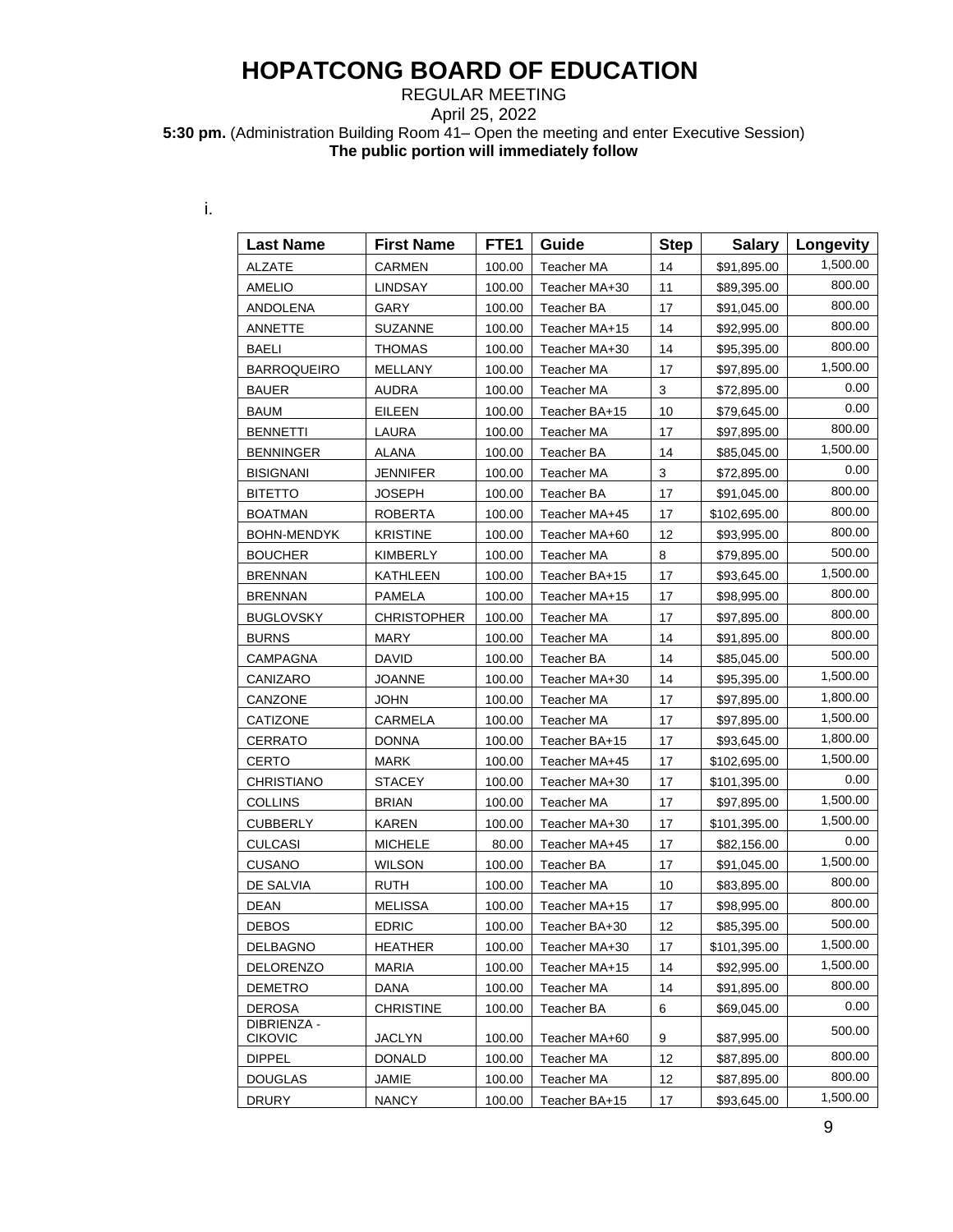### REGULAR MEETING April 25, 2022 **5:30 pm.** (Administration Building Room 41– Open the meeting and enter Executive Session) **The public portion will immediately follow**

| <b>DUFFY</b>        | <b>NANCY</b>      | 100.00 | <b>Teacher MA</b> | 17 | \$97,895.00  | 500.00   |
|---------------------|-------------------|--------|-------------------|----|--------------|----------|
| <b>DUFFY</b>        | TRACI             | 100.00 | Teacher MA+60     | 17 | \$103,995.00 | 1,500.00 |
| <b>DUNMYER</b>      | <b>LISA</b>       | 100.00 | Teacher MA+30     | 12 | \$91,395.00  | 800.00   |
| <b>DUTHALER</b>     | <b>KATHRYN</b>    | 100.00 | Teacher MA        | 17 | \$97,895.00  | 1,500.00 |
| <b>EMERLING</b>     | <b>DINA</b>       | 100.00 | <b>Teacher MA</b> | 17 | \$97,895.00  | 800.00   |
| <b>FAILA HARRIS</b> | <b>BLAIR</b>      | 100.00 | Teacher MA        | 12 | \$87,895.00  | 0.00     |
| <b>FAJERMAN</b>     | <b>ERIC</b>       | 100.00 | Teacher BA        | 17 | \$91,045.00  | 1,500.00 |
| <b>FARRELL</b>      | <b>MICHAEL</b>    | 100.00 | <b>Teacher MA</b> | 14 | \$91,895.00  | 0.00     |
| <b>FATA</b>         | <b>MARY ELLEN</b> | 100.00 | Teacher MA+30     | 17 | \$101,395.00 | 2,000.00 |
| <b>FERRARA</b>      | <b>DANIELLE</b>   | 100.00 | Teacher BA+15     | 17 | \$93,645.00  | 1,500.00 |
| <b>FIALCOWITZ</b>   | JAIME             | 100.00 | Teacher BA        | 12 | \$81,045.00  | 800.00   |
| <b>FORBES</b>       | <b>DAWN</b>       | 100.00 | Teacher MA+15     | 17 | \$98,995.00  | 1,800.00 |
| GAMBUZZA            | JAMIE             | 100.00 | Teacher MA+15     | 12 | \$88,995.00  | 800.00   |
| <b>GUEVARA</b>      | YANET             | 100.00 | Teacher MA        | 10 | \$83,895.00  | 0.00     |
| <b>HAGGERTY</b>     | <b>SHARON</b>     | 100.00 | Teacher MA+45     | 3  | \$77,695.00  | 0.00     |
| <b>HERSH</b>        | <b>DAWN</b>       | 100.00 | <b>Teacher MA</b> | 14 | \$91,895.00  | 800.00   |
| JULIANO             | LEEANNE           | 100.00 | Teacher MA        | 14 | \$91,895.00  | 800.00   |
| KALEMBA             | <b>CHRISTINE</b>  | 100.00 | Teacher MA        | 17 | \$97,895.00  | 800.00   |
| <b>KEEGAN</b>       | <b>HEATHER</b>    | 100.00 | Teacher BA        | 6  | \$69,045.00  | 0.00     |
| <b>KENNEDY</b>      | <b>MELISSA</b>    | 100.00 | Teacher MA+45     | 9  | \$86,695.00  | 800.00   |
| KESTER              | <b>KRISTINE</b>   | 100.00 | Teacher MA+60     | 17 | \$103,995.00 | 800.00   |
| KOVACH              | DANIELLE          | 100.00 | Teacher MA+60     | 17 | \$103,995.00 | 1,500.00 |
| <b>KULIK</b>        | <b>JACOB</b>      | 100.00 | <b>Teacher BA</b> | 12 | \$81,045.00  | 500.00   |
| LAROSA              | KATHLEEN          | 100.00 | Teacher BA+30     | 14 | \$89,395.00  | 800.00   |
| <b>LONGO</b>        | <b>JOSEPH</b>     | 100.00 | Teacher MA        | 14 | \$91,895.00  | 800.00   |
| <b>LONGO</b>        | <b>SHAWNA</b>     | 100.00 | Teacher MA+30     | 17 | \$101,395.00 | 500.00   |
| <b>MANCUSO</b>      | ANDREA            | 100.00 | Teacher MA        | 17 | \$97,895.00  | 800.00   |
| MANISA              | DANIELLE          | 100.00 | Teacher MA        | 17 | \$97,895.00  | 800.00   |
| <b>MARTIN</b>       | <b>HILARY</b>     | 100.00 | Teacher MA+15     | 17 | \$98,995.00  | 800.00   |
| MASTROVITI          | <b>SUSAN</b>      | 100.00 | Teacher BA        | 3  | \$66,045.00  | 0.00     |
| <b>MCCONNELL</b>    | <b>ALLYSON</b>    | 100.00 | Teacher BA        | 14 | \$85,045.00  | 1,500.00 |
| <b>MCDONALD</b>     | <b>JAMES</b>      | 100.00 | Teacher MA+30     | 17 | \$101,395.00 | 1,800.00 |
| <b>MCKOWEN</b>      | <b>JAMES</b>      | 100.00 | Teacher BA        | 8  | \$73,045.00  | 0.00     |
| <b>MCKOWEN</b>      | <b>MATTHEW</b>    | 100.00 | Teacher BA        | 10 | \$77,045.00  | 0.00     |
| <b>MCLEAN</b>       | ALEXA             | 100.00 | Teacher MA+15     | 17 | \$98,995.00  | 800.00   |
| <b>MENDEZ</b>       | <b>LUIS</b>       | 100.00 | Teacher BA        | 17 | \$91,045.00  | 1,500.00 |
| <b>MILLER</b>       | ASHLEY            | 100.00 | Teacher BA        | 4  | \$67,045.00  | 0.00     |
| MILLER              | PAUL              | 100.00 | Teacher MA        | 17 | \$97,895.00  | 1,500.00 |
| <b>MINERVINI</b>    | <b>EMILY</b>      | 100.00 | Teacher MA+15     | 3  | \$73,995.00  | 0.00     |
| <b>MINERVINI</b>    | LINDA             | 100.00 | Teacher BA        | 17 | \$91,045.00  | 1,500.00 |
| <b>MONRO</b>        | <b>DAYNA</b>      | 100.00 | Teacher BA+30     | 17 | \$95,395.00  | 1,500.00 |
| <b>MONTEFUSCO</b>   | <b>STACEY</b>     | 100.00 | Teacher MA+30     | 7  | \$81,395.00  | 0.00     |
| <b>MORTELLO</b>     | <b>YVONNE</b>     | 100.00 | Teacher MA+45     | 17 | \$102,695.00 | 1,500.00 |
| <b>MORTENSON</b>    | JILL              | 100.00 | Teacher BA        | 12 | \$81,045.00  | 500.00   |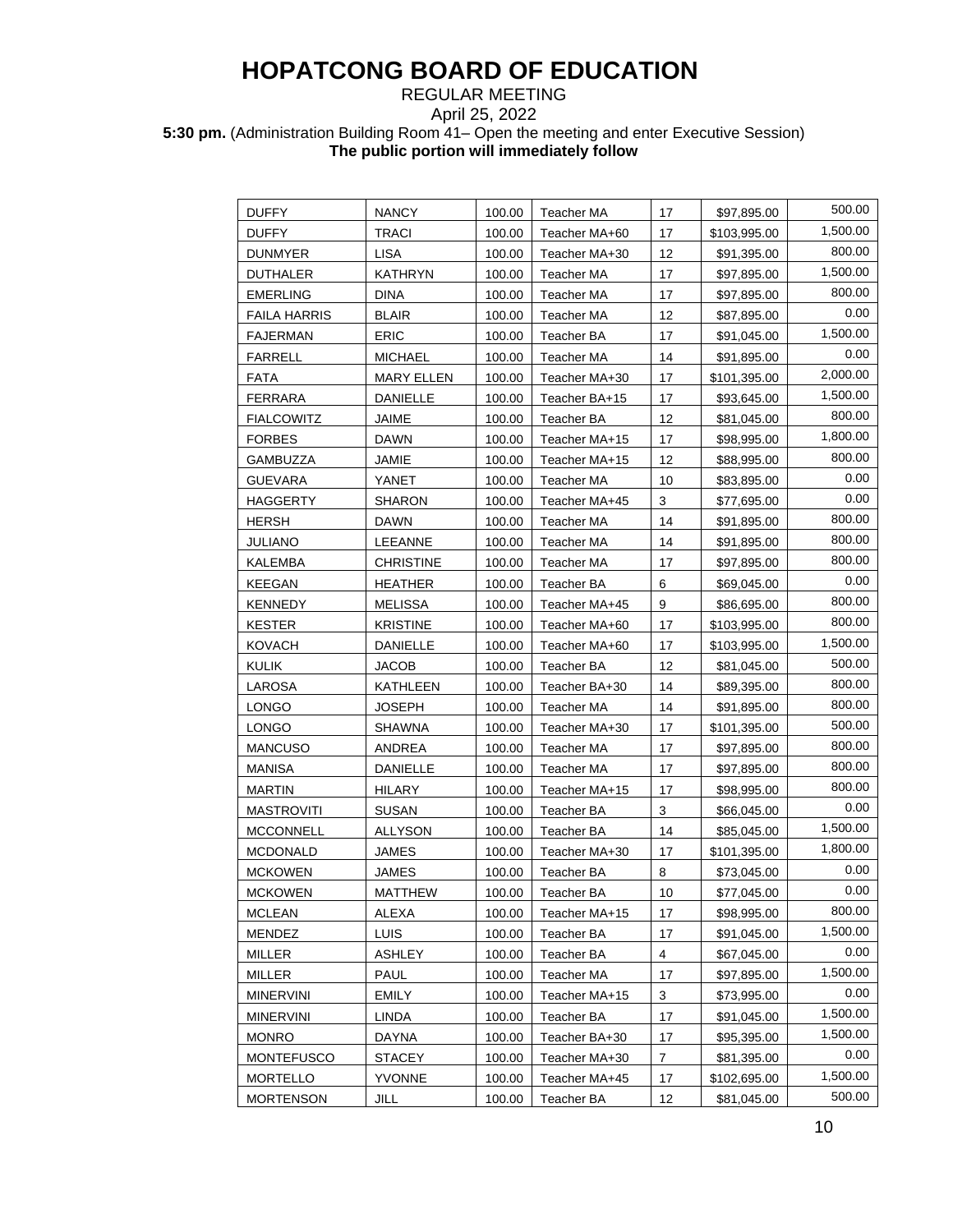### REGULAR MEETING April 25, 2022 **5:30 pm.** (Administration Building Room 41– Open the meeting and enter Executive Session) **The public portion will immediately follow**

| MULVIHILL            | <b>JASON</b>     | 100.00 | Teacher MA        | 17 | \$97,895.00  | 1,500.00 |
|----------------------|------------------|--------|-------------------|----|--------------|----------|
| <b>MUNOZ</b>         | <b>CHRISTINA</b> | 100.00 | Teacher MA+30     | 12 | \$91,395.00  | 800.00   |
| <b>NARDONE</b>       | <b>MEGAN</b>     | 100.00 | Teacher MA        | 9  | \$81,895.00  | 500.00   |
| <b>NEE</b>           | MARY             | 100.00 | Teacher BA        | 8  | \$73,045.00  | 500.00   |
| <b>NEU</b>           | JENNIFER         | 100.00 | Teacher MA        | 17 | \$97,895.00  | 1,500.00 |
| <b>NOONAN</b>        | <b>MARY</b>      | 100.00 | Teacher MA        | 17 | \$97,895.00  | 1,500.00 |
| <b>NORRIS</b>        | <b>MCKENZIE</b>  | 100.00 | Teacher MA        | 8  | \$79,895.00  | 500.00   |
| <b>OESEN</b>         | <b>PETER</b>     | 100.00 | Teacher MA+60     | 17 | \$103,995.00 | 1,500.00 |
| <b>OLSEN</b>         | <b>KENNETH</b>   | 100.00 | Teacher MA+60     | 17 | \$103,995.00 | 1,500.00 |
| O'SHEA               | <b>KRISTEN</b>   | 100.00 | Teacher BA        | 10 | \$77,045.00  | 800.00   |
| <b>PADULA</b>        | LINDA            | 100.00 | Teacher MA+15     | 4  | \$74,995.00  | 0.00     |
| <b>PAGANO</b>        | TANYA            | 100.00 | Teacher MA+60     | 17 | \$103,995.00 | 800.00   |
| PALLOTTA             | NEIL             | 100.00 | Teacher MA+15     | 17 | \$98,995.00  | 1,500.00 |
| PALLOTTA             | <b>SUSAN</b>     | 100.00 | Teacher MA        | 17 | \$97,895.00  | 1,500.00 |
| <b>PAPPAS</b>        | <b>KELLY</b>     | 100.00 | Teacher MA+60     | 17 | \$103,995.00 | 1,800.00 |
| <b>PARICHUK</b>      | <b>BARBARA</b>   | 100.00 | <b>Teacher MA</b> | 17 | \$97,895.00  | 1,800.00 |
| <b>PAXOS</b>         | <b>IRENE</b>     | 100.00 | Teacher MA        | 17 | \$97,895.00  | 1,500.00 |
| PIERETH              | <b>MELANIE</b>   | 100.00 | Teacher MA+60     | 17 | \$103,995.00 | 800.00   |
| <b>PINTO</b>         | <b>DIANA</b>     | 100.00 | Teacher MA+15     | 14 | \$92,995.00  | 800.00   |
| <b>RICHARDS</b>      | <b>MARISSA</b>   | 100.00 | <b>Teacher MA</b> | 3  | \$72,895.00  | 0.00     |
| <b>RISCHAWY</b>      | JONATHAN         | 100.00 | Teacher MA+15     | 17 | \$98,995.00  | 500.00   |
| <b>RODICK</b>        | KELLY            | 100.00 | Teacher BA        | 7  | \$71,045.00  | 0.00     |
| <b>RYDER</b>         | <b>MELANIE</b>   | 100.00 | <b>Teacher MA</b> | 4  | \$73,895.00  | 0.00     |
| <b>SCHIAVONE</b>     | <b>DOMINIC</b>   | 100.00 | Teacher MA+15     | 17 | \$98,995.00  | 1,500.00 |
| <b>SCHUFFENHAUER</b> | <b>LISA</b>      | 100.00 | Teacher MA+15     | 17 | \$98,995.00  | 500.00   |
| <b>SCIABICA</b>      | <b>DOREEN</b>    | 100.00 | Teacher MA+30     | 17 | \$101,395.00 | 1,800.00 |
| SCOVIL               | <b>SONIA</b>     | 100.00 | Teacher MA        | 6  | \$75,895.00  | 500.00   |
| <b>SEGALE</b>        | <b>GEORGE</b>    | 100.00 | Teacher BA+15     | 12 | \$83,645.00  | 500.00   |
| SERRANO-AVILES       | LINDA            | 100.00 | Teacher BA        | 17 | \$91,045.00  | 800.00   |
| <b>SHRAMKO</b>       | <b>ERIC</b>      | 100.00 | Teacher BA+30     | 17 | \$95,395.00  | 800.00   |
| <b>SPANO</b>         | CONCETTA         | 100.00 | Teacher MA        | 17 | \$97,895.00  | 1,500.00 |
| <b>SPUCKES</b>       | <b>DOMINICK</b>  | 100.00 | Teacher MA+45     | 17 | \$102,695.00 | 800.00   |
| <b>STRZEPEK</b>      | <b>ERICA</b>     | 100.00 | Teacher MA+15     | 17 | \$98,995.00  | 800.00   |
| <b>SUTTON</b>        | <b>NORMAN</b>    | 100.00 | Teacher BA+15     | 5  | \$70,645.00  | 500.00   |
| <b>TAKACS</b>        | CHRISTINA        | 100.00 | Teacher MA        | 17 | \$97,895.00  | 1,500.00 |
| <b>TUMMINELLI</b>    | <b>MICHELLE</b>  | 100.00 | Teacher MA+45     | 17 | \$102,695.00 | 1,500.00 |
| <b>TURNER</b>        | LOREN            | 100.00 | Teacher BA+15     | 17 | \$93,645.00  | 1,500.00 |
| VALLARO              | CRAIG            | 100.00 | Teacher MA        | 5  | \$74,895.00  | 500.00   |
| <b>VILLANI</b>       | <b>MARTINA</b>   | 100.00 | Teacher MA+15     | 8  | \$80,995.00  | 0.00     |
| <b>WALKO</b>         | <b>SUSAN</b>     | 100.00 | Teacher MA+30     | 17 | \$101,395.00 | 1,500.00 |
| <b>WILSON</b>        | <b>JULIE</b>     | 100.00 | Teacher BA+15     | 17 | \$93,645.00  | 2,000.00 |
| <b>WOLF</b>          | <b>HILARY</b>    | 100.00 | Teacher MA        | 14 | \$91,895.00  | 1,500.00 |
| ZIMMERMANN           | <b>KURT</b>      | 100.00 | Teacher MA        | 17 | \$97,895.00  | 0.00     |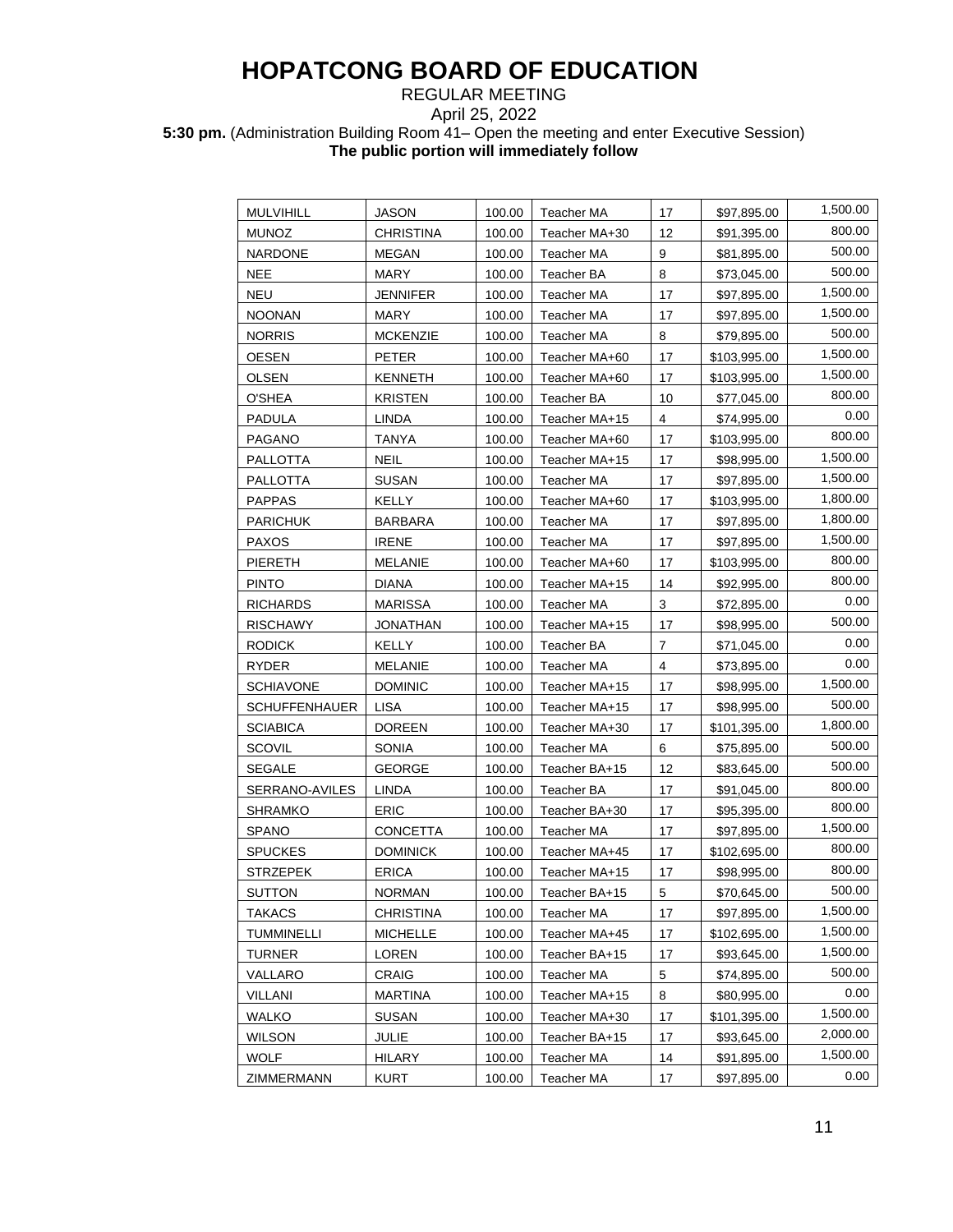#### REGULAR MEETING April 25, 2022 **5:30 pm.** (Administration Building Room 41– Open the meeting and enter Executive Session) **The public portion will immediately follow**

j. Approval of the following **Non-Tenured HEA Teacher** Contract Renewals for the 2022 – 2023 school year:

| <b>Last Name</b>          | <b>First Name</b> | <b>FTE</b> | Guide             | <b>Step</b>    | <b>Salary</b> | Longevity |
|---------------------------|-------------------|------------|-------------------|----------------|---------------|-----------|
| <b>BIVONE</b>             | <b>HEATHER</b>    | 100.0      | Teacher BA        | $\overline{2}$ | \$62,205.00   | \$0.00    |
| <b>BRENNAN</b>            | <b>KELCEY</b>     | 100.00     | Teacher MA        | 6              | \$75,895.00   | \$0.00    |
| CADAVID-<br><b>OROZCO</b> | <b>KATLIN</b>     | 100.00     | Teacher BA+15     | 2              | \$67,645.00   | \$0.00    |
| <b>CARDOSA</b>            | <b>GABRIELLE</b>  | 100.00     | Teacher MA        | 1              | \$70.895.00   | \$0.00    |
| <b>CERULO</b>             | <b>ALBERT</b>     | 100.00     | Teacher MA+30     | 14             | \$95,395.00   | \$0.00    |
| <b>GALLAGHER</b>          | <b>KATHRYN</b>    | 100.00     | Teacher MA+15     | 4              | \$74,995.00   | \$0.00    |
| <b>GETTO</b>              | KATARZYNA         | 100.00     | Teacher BA        | 8              | \$73,045.00   | \$0.00    |
| <b>GIGANTINO</b>          | <b>JENNIFER</b>   | 100.00     | <b>Teacher BA</b> | 5              | \$68,045.00   | \$0.00    |
| LANDRUD                   | <b>AIMEE</b>      | 100.00     | Teacher BA        | $\overline{2}$ | \$65,045.00   | \$0.00    |
| <b>MALISZEWSKI</b>        | <b>AMANDA</b>     | 100.00     | Teacher BA+30     | 14             | \$89,395.00   | \$0.00    |
| <b>MCCARTHY</b>           | AMANDA            | 100.00     | Teacher BA+15     | 9              | \$77,645.00   | \$0.00    |
| <b>MINIMI</b>             | <b>MICHELLE</b>   | 100.00     | <b>Teacher MA</b> | 6              | \$75,895.00   | \$0.00    |
| <b>MURPHY</b>             | <b>CHRISTI</b>    | 100.00     | Teacher MA        | $\overline{2}$ | \$71,895.00   | \$0.00    |
| <b>NIED</b>               | <b>CHRISTINA</b>  | 100.00     | Teacher MA        | 3              | \$72,895.00   | \$0.00    |
| <b>OHANNESSIAN</b>        | <b>TALEEN</b>     | 100.0      | Teacher MA        | 1              | \$70,895.00   | \$0.00    |
| <b>OLSEN</b>              | CAROLYN           | 100.00     | <b>Teacher BA</b> | 11             | \$79,045.00   | \$0.00    |
| <b>RIZZO</b>              | <b>ELISSA</b>     | 100.00     | Teacher MA+30     | 8              | \$83,395.00   | \$0.00    |
| <b>STEIN</b>              | <b>MELISSA</b>    | 100.00     | Teacher MA        | 1              | \$70,895.00   | \$0.00    |
| <b>STEPHENS</b>           | <b>NANCY</b>      | 100.00     | Teacher MA+15     | 5              | \$75,995.00   | \$0.00    |
| <b>TAYLOR</b>             | <b>EMILY</b>      | 100.00     | Teacher MA        | 3              | \$72,895.00   | \$0.00    |
| <b>TREIBER</b>            | <b>CINDY</b>      | 0.33       | Teacher BA        | 14             | \$28,348.00   | \$0.00    |
| <b>VALENTI</b>            | <b>JENNIFER</b>   | 100.00     | Teacher MA+30     | 11             | \$89,395.00   | \$0.00    |
| <b>VOLOSHIN</b>           | <b>ANNA</b>       | 100.00     | Teacher BA+30     | 11             | \$83,395.00   | \$0.00    |
| <b>VUURENS</b>            | <b>BRIAN</b>      | 100.00     | Teacher BA        | 14             | \$85,045.00   | \$0.00    |
| <b>WINKLER</b>            | <b>SIOBHAN</b>    | 100.00     | Teacher MA        | $\overline{4}$ | \$73,895.00   | \$0.00    |

k. Approval of the following **HEA Custodial/Maintenance Staff Members**  Contract Renewal Recommendations for the 2022 – 2023 school year:

| <b>Last Name</b> | <b>First Name</b> | FTE <sub>1</sub> | Guide | <b>Salarv</b> | Longevity |
|------------------|-------------------|------------------|-------|---------------|-----------|
| AMELLA           | <b>CHRISTINE</b>  | 62.50            | 3     | 27.912.50     | 0.00      |
| <b>BOWKER</b>    | <b>CHARLES</b>    | 100.00           | 11    | 54.659.00     | 1.200.00  |
| CAMPBELL         | <b>ASHLEE</b>     | 100.00           | 3     | 44.660.00     | 0.00      |
| <b>CHASE</b>     | LEONARD           | 100.00           | 3     | 44,660.00     | 0.00      |
| <b>COOPER</b>    | <b>BRANDON</b>    | 100.00           | 3     | 44.660.00     | 0.00      |
| <b>DUNN</b>      | <b>BRUCE</b>      | 100.00           | 12    | 56.016.00     | 1.200.00  |
| <b>FORST</b>     | <b>DONALD</b>     | 100.00           | 3     | 44.660.00     | 550.00    |
| <b>HANDY</b>     | <b>MATTHEW</b>    | 50.00            | 7     | 24.615.50     | 1.200.00  |
| <b>HIND</b>      | <b>EVE</b>        | 100.00           | 3     | 44.660.00     | 0.00      |
| <b>HOUTERMAN</b> | <b>PATRICIA</b>   | 100.00           | 5     | 46.517.00     | 1.200.00  |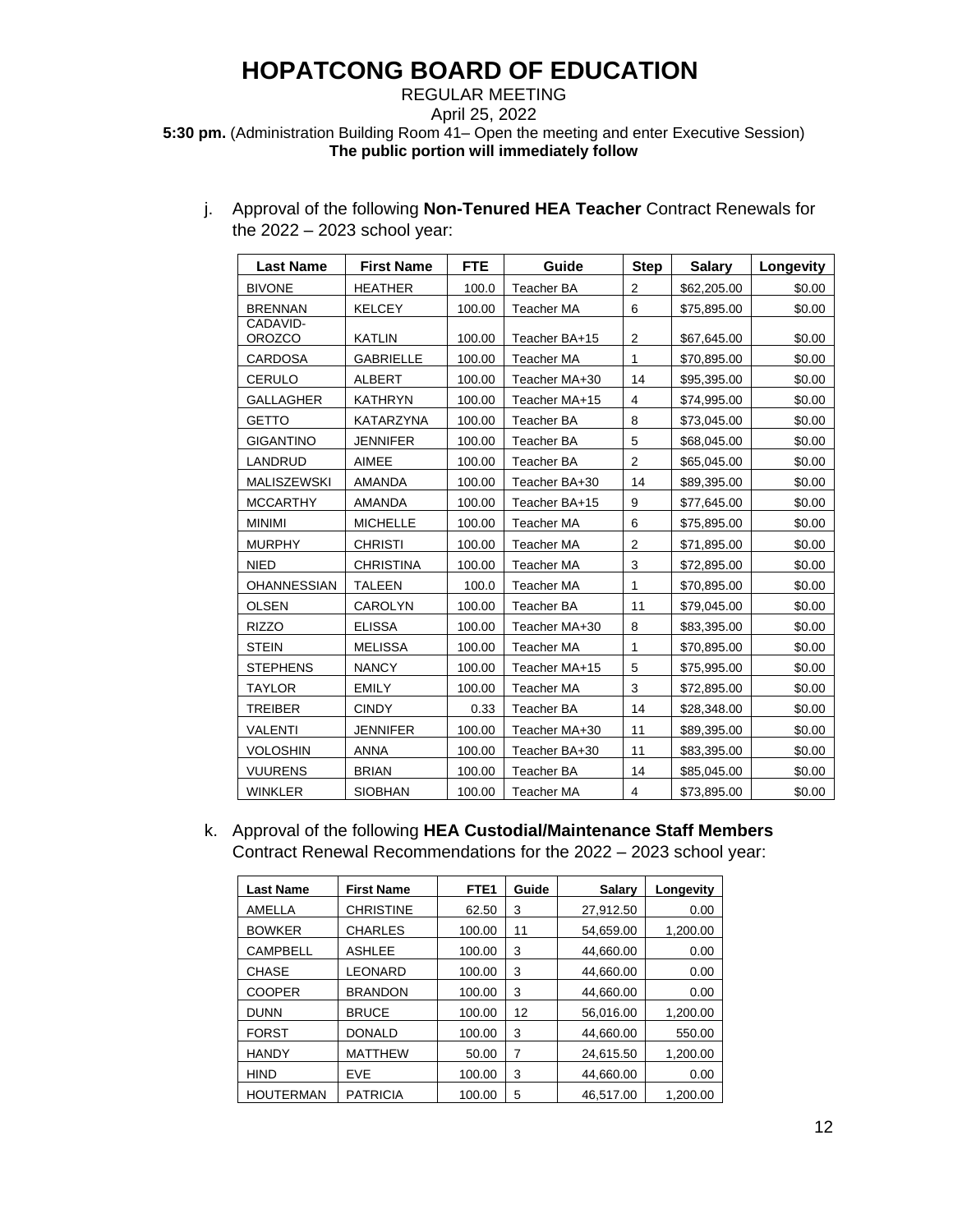REGULAR MEETING April 25, 2022 **5:30 pm.** (Administration Building Room 41– Open the meeting and enter Executive Session) **The public portion will immediately follow**

| LANDSHOF         | EDWARD           | 100.00 | 3  | 44,660.00 | 350.00   |
|------------------|------------------|--------|----|-----------|----------|
| LARSEN           | RAY              | 62.50  | 2  | 27,600.00 | 0.00     |
| <b>PETRIZZO</b>  | <b>MARTIN</b>    | 50.00  | 5  | 23,258.50 | 1,050.00 |
| POLO             | <b>STEFANINA</b> | 100.00 | 5  | 46,517.00 | 1,050.00 |
| <b>SCARTOZZI</b> | LAWRENCE         | 100.00 | 5  | 46,517.00 | 1,050.00 |
| <b>SMITH</b>     | <b>DEBRA</b>     | 62.50  | 3  | 27,912.50 | 350.00   |
| <b>SMYTH</b>     | GREGORY          | 100.00 | 3  | 44,660.00 | 350.00   |
| VINCENT          | JOSEPH           | 100.00 | 3  | 44,660.00 | 350.00   |
| WARD             | THOMAS           | 100.00 | 2  | 44,160.00 | 0.00     |
| <b>KRAEMER</b>   | WILLIAM          | 100.00 | 3  | 44,660.00 | 350.00   |
| <b>KUBIK</b>     | WILLIAM          | 100.00 | 17 | 62,801.00 | 0.00     |
| <b>SMITH</b>     | <b>MICHAEL</b>   | 100.00 | 3  | 44,660.00 | 350.00   |
| TERANTINO        | <b>NICHOLAS</b>  | 100.00 | 8  | 50,588.00 | 1,050.00 |
| ULRICH           | MARK             | 100.00 | 4  | 45,160.00 | 350.00   |

l. Approval of the following **HEA Custodial/Maintenance Staff Member nonpensionable stipends** for the 2022 – 2023 school year to be paid on July 15, 2022:

| <b>Last Name</b> | <b>First Name</b> | <b>CDL</b> | Day Lead | <b>Professional</b><br>License |
|------------------|-------------------|------------|----------|--------------------------------|
| <b>Bowker</b>    | Charles           |            |          | \$900                          |
| Dunn             | <b>Bruce</b>      |            | \$900    |                                |
| Forst            | Donald            |            | \$900    |                                |
| Houterman        | Patricia          |            | \$900    |                                |
| Kubik            | William           | \$500      |          | \$900                          |
| Landshof         | Edward            |            | \$900    |                                |
| Smith            | Debbie            | \$500      |          |                                |
| Smyth            | Gregory           |            |          | \$900                          |
| <b>Ulrich</b>    | Mark              | \$500      |          |                                |
| Terantino        | <b>Nick</b>       | \$500      |          |                                |

m. Approval of the following **Hopatcong Office Personnel Association Members**  Contract Renewal Recommendations for the 2022 – 2023 school year:

| <b>Last Name</b> | <b>First Name</b> | <b>Job Title</b>                                   | <b>Step</b> | <b>FTE</b> | <b>Salary</b> | Longevity  |
|------------------|-------------------|----------------------------------------------------|-------------|------------|---------------|------------|
|                  |                   | Secretary to the Middle                            |             |            |               |            |
| <b>GATES</b>     | <b>DEBORAH</b>    | <b>School Principal</b>                            | 11          | 100.00     | \$47.775.00   | \$2,200.00 |
| <b>HORNICK</b>   | <b>SANDRA</b>     | <b>Facilities Secretary</b>                        | 5           | 62.50      | \$26,953.13   | \$0.00     |
| <b>MARRAZZO</b>  | ANA               | Secretary to the Durban<br>Avenue School Principal | 11          | 100.00     | \$47,775.00   | \$1,000.00 |
|                  |                   | Child Study Team                                   |             |            |               |            |
| <b>MOLISSO</b>   | <b>ENDORA</b>     | Secretary                                          | 5           | 100.00     | \$43.125.00   | \$575.00   |
| O'HARE           | <b>MAUREEN</b>    | Secretary to Tulsa Trail<br>Principal              | 10          | 100.00     | \$47,000.00   | \$1,800.00 |
| ROMAN-           |                   | Secretary to the High                              |             |            |               |            |
| <b>GERENA</b>    | <b>NICOLE</b>     | <b>School Principal</b>                            | 4           | 100.00     | \$42,350.00   | \$0.00     |
| <b>SANTA</b>     | <b>TARA</b>       | Middle School Secretary                            | 4           | 100.00     | \$42,350,00   | \$0.00     |
| <b>TAPPEN</b>    | <b>LINDA</b>      | <b>High School Secretary</b>                       | 8           | 100.00     | \$45,450.00   | \$1,000.00 |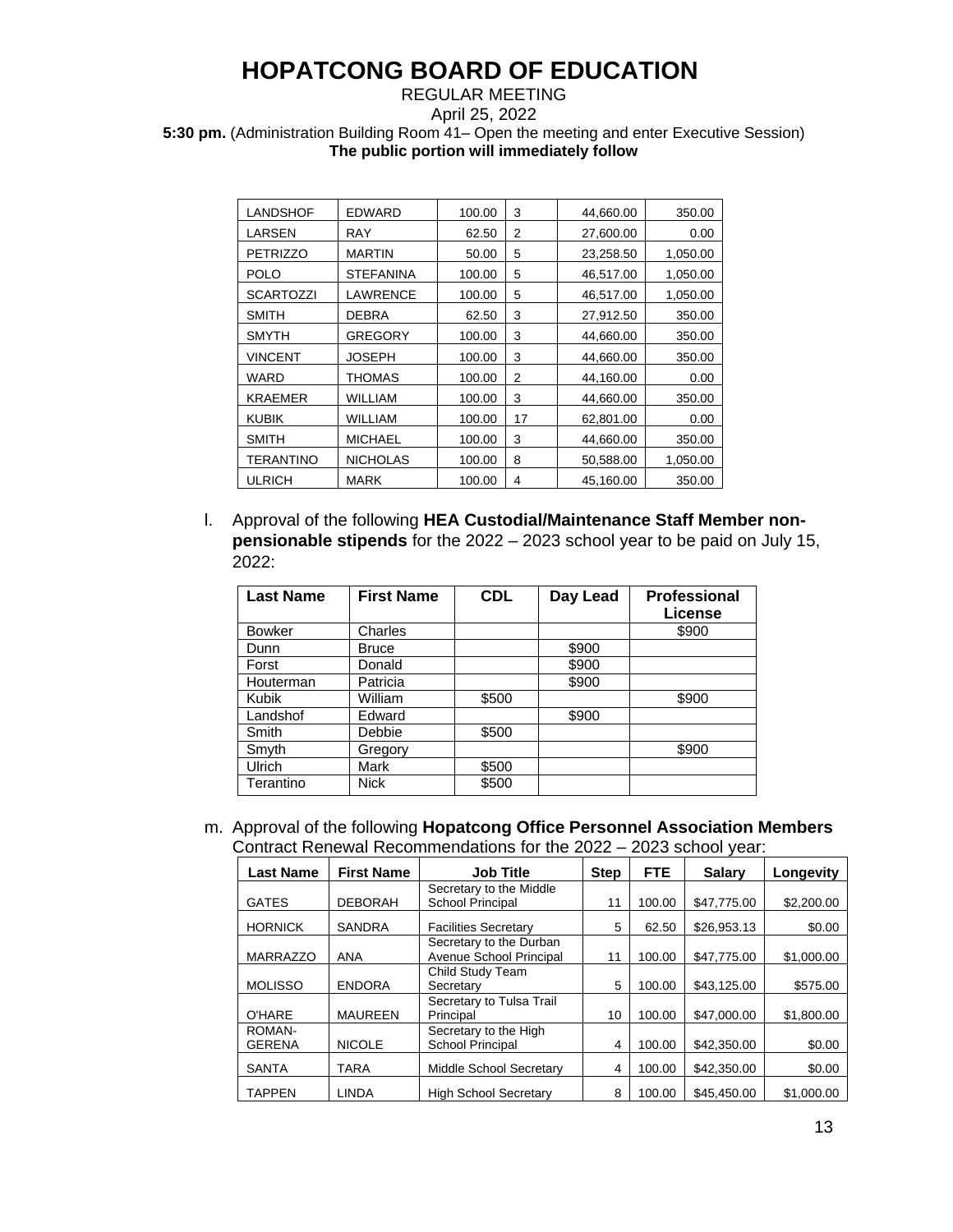### REGULAR MEETING April 25, 2022 **5:30 pm.** (Administration Building Room 41– Open the meeting and enter Executive Session) **The public portion will immediately follow**

|                |                 | <b>High School Guidance</b> |        |             |            |
|----------------|-----------------|-----------------------------|--------|-------------|------------|
| YANKO          | <b>STACY</b>    | Office Secretary            | 100.00 | \$44,675,00 | \$1,800.00 |
|                |                 | Child Study Team            |        |             |            |
| <b>ZAMMITO</b> | <b>MICHELLE</b> | Secretary                   | 100.00 | \$42,350,00 | \$0.00     |

n. Approval of the following **Confidential/Independent Staff Members** for the 2022– 2023 school year:

| <b>Last Name</b>  | <b>First Name</b> | <b>Job Title</b>                                              | Salary      | Longevity  |
|-------------------|-------------------|---------------------------------------------------------------|-------------|------------|
| <b>BISIGNANI</b>  | <b>KYLE</b>       | Lead Technologist                                             | \$73,250.98 | \$1,800.00 |
|                   |                   | Administrative Assistant to the<br>Superintendent & Assistant |             |            |
| <b>HULING</b>     | <b>BRITTANY</b>   | Superintendent                                                | \$54,583.06 | \$600.00   |
| <b>MARCAZO</b>    | AMANDA            | <b>Accounts Payable</b>                                       | \$42,613.06 | \$0.00     |
| <b>MULHOLLAND</b> | <b>JOHN</b>       | <b>Educational Technologist</b>                               | \$67,590.79 | \$1,800.00 |
| <b>REYES</b>      | <b>RONALD</b>     | <b>Educational Technologist</b>                               | \$81,297.56 | \$1,800.00 |
| <b>SCHWAB</b>     | KATIE             | <b>Payroll and Benefits Coordinator</b>                       | \$70.889.31 | \$600.00   |
|                   |                   | Administrative Assistant to the                               |             |            |
| <b>TALMADGE</b>   | <b>TRACEY</b>     | <b>Business Administrator</b>                                 | \$58,182.19 | \$450.00   |
| WARD              | <b>KATHLEEN</b>   | Secretary to the Business<br>Administrator                    | \$61.286.14 | \$1,800.00 |

o. Approval of the following **Hopatcong Association of Principals and Supervisors Members** contract Renewal Recommendations for the 2022 – 2023 school year:

| <b>Last Name</b> | <b>First Name</b> | <b>Job Title</b>             | <b>Salary</b> | Longevity  |
|------------------|-------------------|------------------------------|---------------|------------|
| <b>BENFATTI</b>  | LEWIS             | Middle School Principal      | \$170,942.30  | \$7,500.00 |
| <b>BYRNE</b>     | <b>BRIAN</b>      | <b>Tulsa Trail Principal</b> | \$146,374.31  | \$7,500.00 |
| <b>MARTINEZ</b>  | <b>STEPHANIE</b>  | <b>High School Principal</b> | \$132,084.85  | \$0.00     |
| <b>MCFADDEN</b>  | <b>KATHERINE</b>  | Durban Avenue Principal      | \$142,651.64  | \$4,500.00 |
| <b>MILLER</b>    | TAMMY             | Director of Special Services | \$155,971.31  | \$7,500.00 |

p. Approval of the following staff members who will not be renewed for the 2022- 2023 school year due to budgetary constraints:

| <b>Employee #</b> | Location      |
|-------------------|---------------|
| 81274             | Durban        |
| 81556             | High School   |
| 81589             | High School   |
| 80265             | Middle School |

q. Approval of **Melissa Kennedy** as the Middle School Coordinator of Student Support for the 2022-2023 school year with a stipend amount of \$10,000.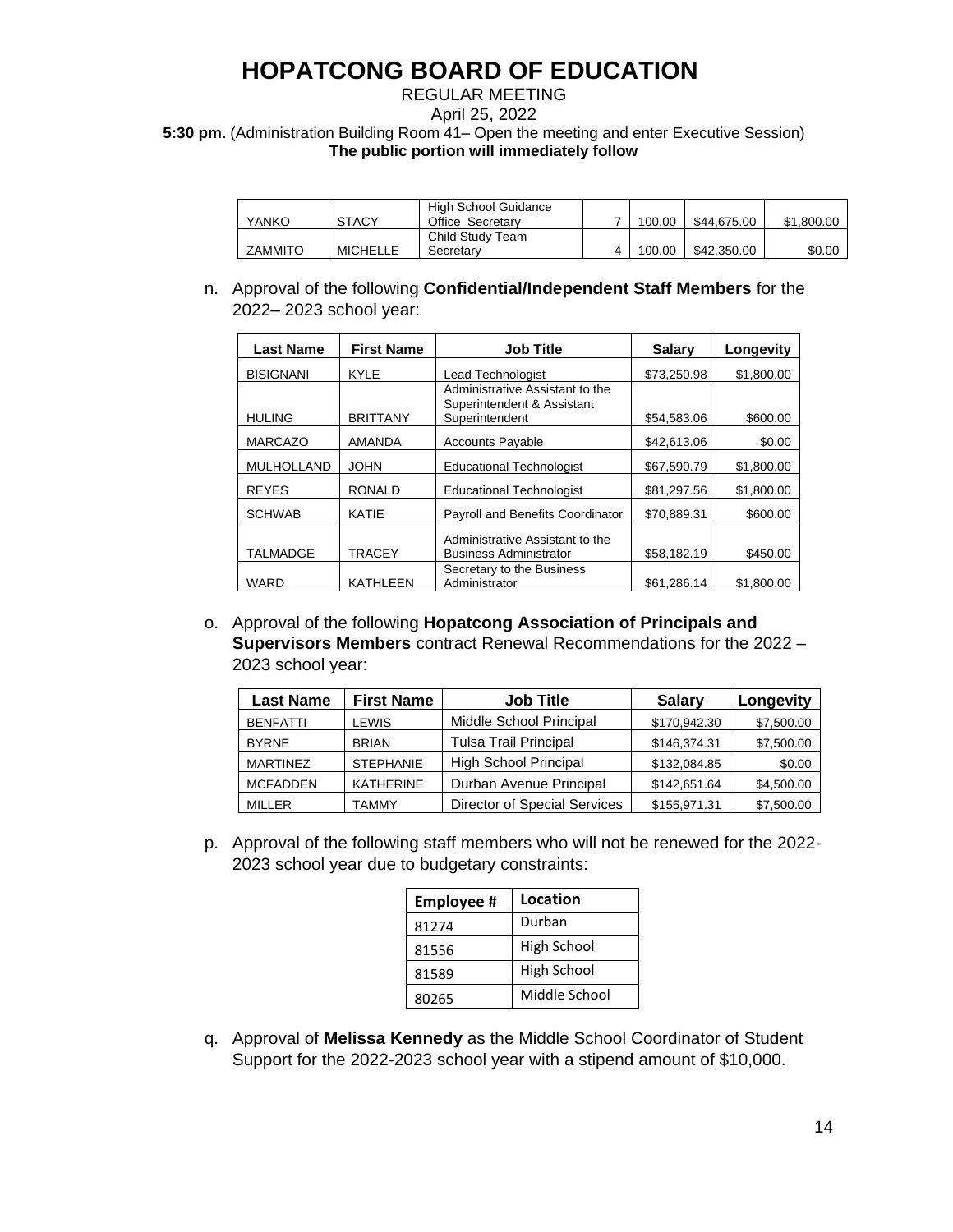#### REGULAR MEETING April 25, 2022 **5:30 pm.** (Administration Building Room 41– Open the meeting and enter Executive Session) **The public portion will immediately follow**

- r. Approval of **Peter Oesen** as High School Coordinator of Student Activities for the 2022-2023 school year with a stipend amount of \$5,000 per season, total \$15,000 for the school year.
- s. Approval of **Kurt Zimmermann** as High School Coordinator of Student Discipline for the 2022-2023 school year with a stipend amount of \$10,000.
- t. Approval of the employment of **Jeffrey Hallenbeck** as School Business Administrator/Board Secretary, with a salary of \$169,342 beginning July 1, 2022 through June 30, 2023.
- u. Approval of the employment of **Arthur DiBenedetto** as Interim Assistant Superintendent at \$35 an hour, as needed, beginning July 1, 2022 through June 30, 2023.
- v. Approval of the employment of **Matthew Geary** as Facilities Supervisor, with a salary of \$95,111 beginning July 1, 2022 through June 30, 2023.
- w. Approval of the following Coach/Advisor Position for the 2022-2023 school year:

| Name                      | Nature of<br><b>Action</b> | <b>Position</b>                                     | <b>Class</b> | Level | Salarv  |
|---------------------------|----------------------------|-----------------------------------------------------|--------------|-------|---------|
| Matthew McKowen   Appoint |                            | <b>Summer Athletic</b><br>Trainer<br>7/1/22-8/31/22 | Α            |       | \$7,712 |

- x. Approval of the following staff for the Extra Duty/Extra Pay positions for the 2021 – 2022 school year in the Hopatcong School District on an as needed basis:
	- a. Linda Padula Homework Club
	- b. Kelly Tarvin Detention
- y. Approval of the following staff to take and receive tuition reimbursements\*, as per contract, upon successful completion of the course and submission of paperwork:

| <b>Name</b>            | <b>Course Title</b>                                               | <b>Course</b><br><b>Number</b> | Credit(s) | Cost       |
|------------------------|-------------------------------------------------------------------|--------------------------------|-----------|------------|
| <b>Hilary Martin</b>   | Cyberbullying                                                     | EDUC_716L                      | 3         | \$405      |
| <b>Emily Minervini</b> | TEACHING STEM AND NGSS AT<br>THE PRIMARY LEVEL (GRADES K-2)       | EDUC40112                      | 3         | \$323      |
| Jamie Gambuzza         | LETRS Units 5 & 6                                                 | LIT5323                        | 3         | \$100      |
|                        | LETRS Unit 7 & 8                                                  | LIT5203                        |           | \$100      |
| Stacey Christiano      | LETRS Units 5 & 6                                                 | LIT5323                        | 3         | \$100      |
|                        | LETRS Unit 7 & 8                                                  | LIT5203                        | 3         | \$100      |
| Jeffrey Hallenbeck     | <b>Action Research</b>                                            | <b>ENC703</b>                  | 3         | \$2,875    |
|                        | Ethical and Political Foundations of<br><b>Educational Policy</b> | <b>ENC709</b>                  | 3         | \$2,878    |
| Katarzyna Getto        | Substance Abuse Interventions                                     | 6830-081                       | 3         | \$1,170.96 |

|  | <b>Course Approval /Reimbursement Approval</b> |  |
|--|------------------------------------------------|--|
|--|------------------------------------------------|--|

 *\*The maximum rate of reimbursement per credit is \$390.32 for the 21-22 school year.*

**Motion to approve 13a – 13x:**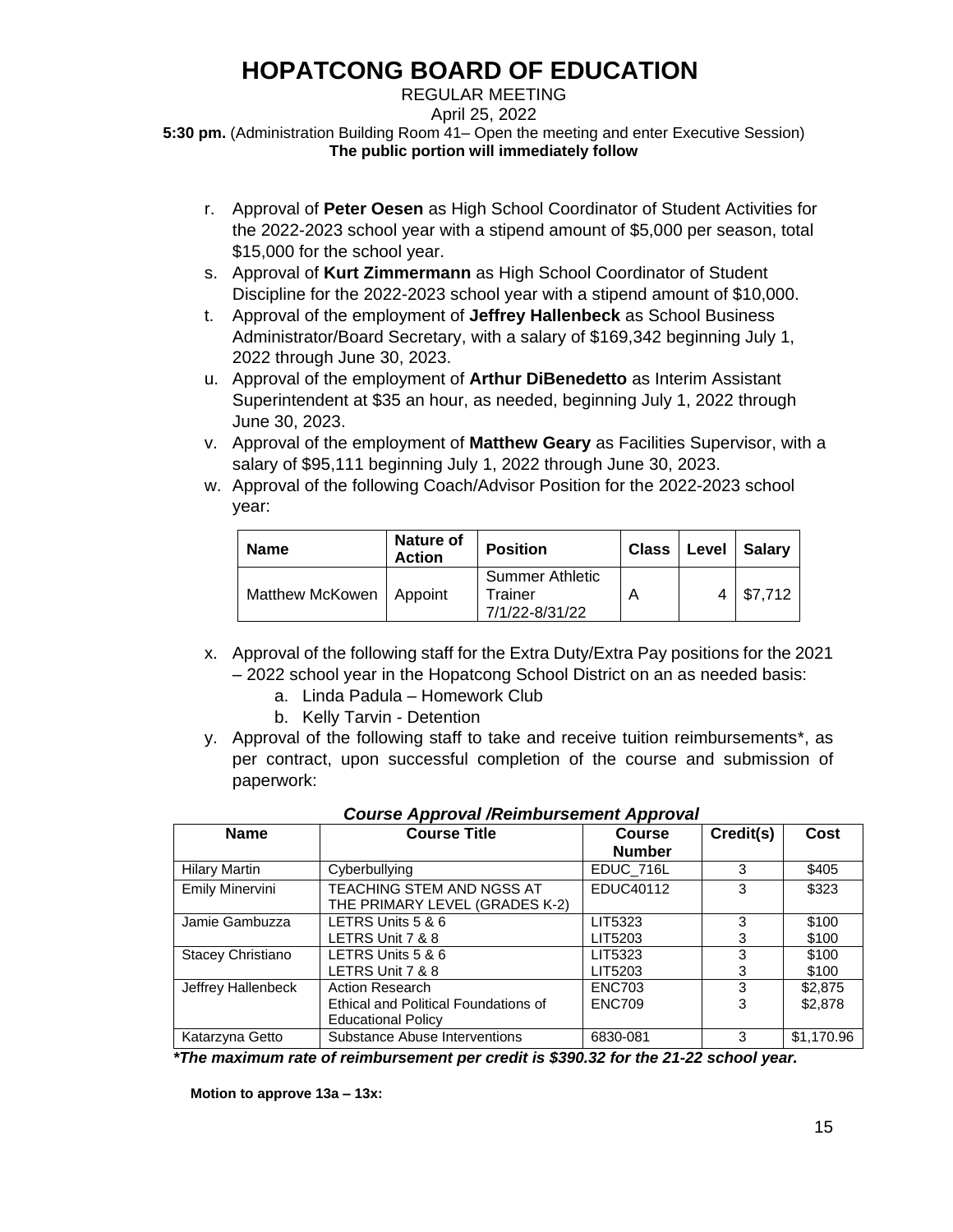### REGULAR MEETING April 25, 2022 **5:30 pm.** (Administration Building Room 41– Open the meeting and enter Executive Session) **The public portion will immediately follow**

(ACTION)Motion by Choose an item., seconded by Choose an item.

| <b>Scott Francis</b> | ---------  | Nicole Falconi- | --------- | Jayna Gulan             |
|----------------------|------------|-----------------|-----------|-------------------------|
|                      |            | Shubert         |           |                         |
| Dr.Schindelar        |            | Gerard          |           | <b>Philip DiStefano</b> |
|                      |            | Gruenfelder     |           |                         |
| Jackie Turkington    | ---------- | Jennifer        |           | Alex McLean             |
|                      |            | Polowchena      |           |                         |

## **14. TRAVEL AND PROFESSIONAL DEVELOPMENT**

Resolved, that the Hopatcong Board of Education approve travel costs as related in this resolution which are educationally necessary and fiscally prudent and are related to and within the scope of the employee's current responsibilities and promotes the delivery of instruction or furthers the efficient operation of the school district. The reimbursement listed in this resolution are in compliance with the state travel reimbursement guidelines as established by the Department of Treasury and Board of Education policy in accordance with N.J.A.C. 6A:23B-1.1. seq

### *Approval of the following staff to attend Professional Development/Conference\**

| <b>Name</b>        | Title                                                        | Cost             | Date        |
|--------------------|--------------------------------------------------------------|------------------|-------------|
| Lisa Schuffenhauer | Mental Health First Aid (Virtual)                            | \$0              | 4/8/2022    |
| Melissa Kennedy    | Mental Health First Aid (Virtual)                            | \$0              | 4/8/2022    |
| Jim McKowen        | Intro to Cybersecurity I<br>Virtual 4 Days, ROIC Ewing 1 Day | \$25<br>+mileage | 7/18 - 7/22 |

*\*Cost will be reimbursed upon completion of attendance and all documentation has been provided.* 

#### **Motion to approve Travel and Professional Development:**

(ACTION)Motion by Choose an item., seconded by Choose an item.

| <b>Scott Francis</b> |            | Nicole Falconi-<br>Shubert | --------- | Jayna Gulan             |
|----------------------|------------|----------------------------|-----------|-------------------------|
| Dr.Schindelar        |            | Gerard<br>Gruenfelder      |           | <b>Philip DiStefano</b> |
| Jackie Turkington    | ---------- | Jennifer<br>Polowchena     |           | Alex McLean             |

### **15. POLICY & REGULATIONS**

Approval of item **15a**, as recommended by the Superintendent of Schools and the Student Achievement and Operations Committees of the Board:

a. Approval of modifications and additions to the policies and regulations of the Hopatcong Board of Education in accordance with statutory and regulatory changes for approval, as revised, for **SECOND READING**: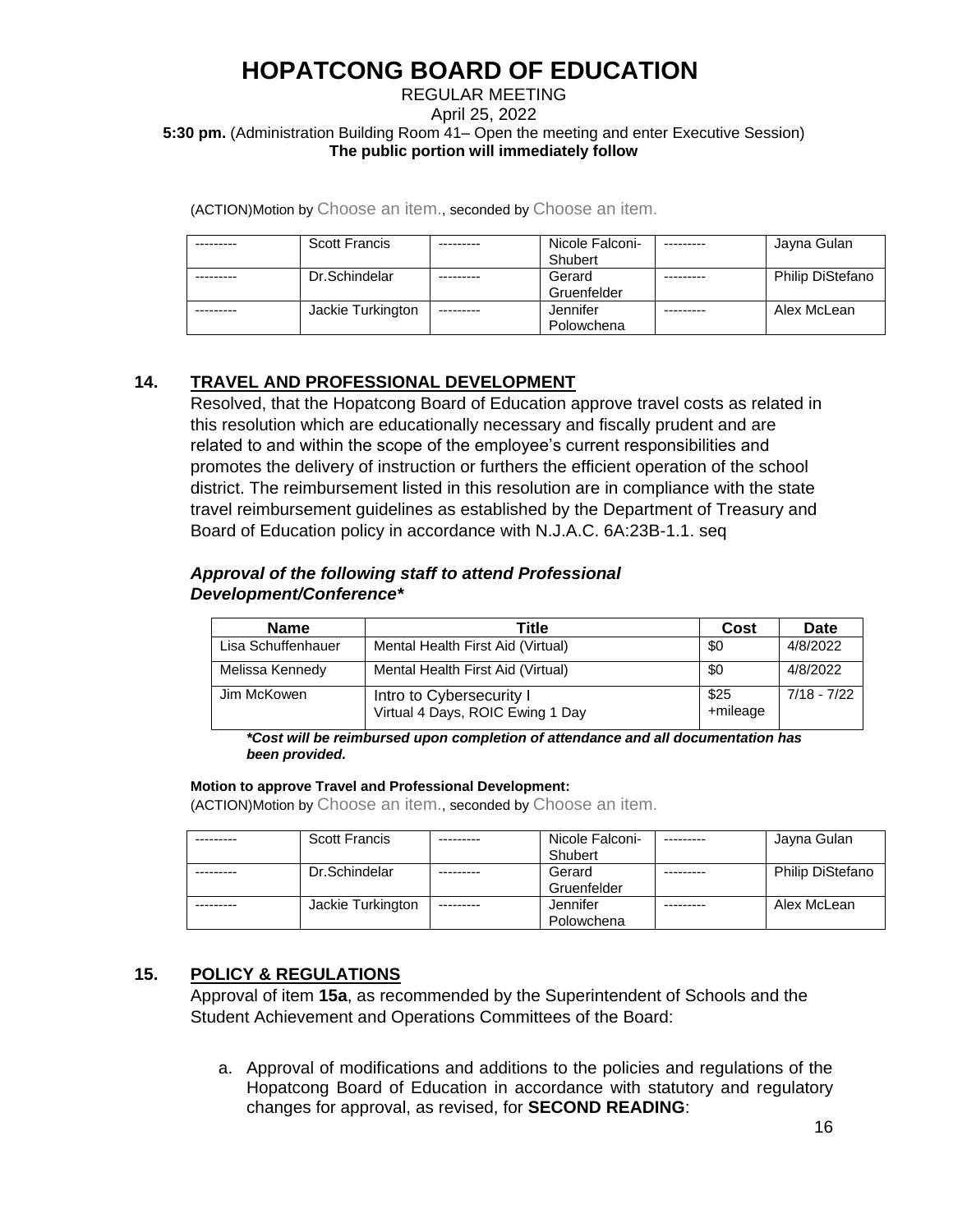### REGULAR MEETING April 25, 2022 **5:30 pm.** (Administration Building Room 41– Open the meeting and enter Executive Session) **The public portion will immediately follow**

| <b>Policy/Regulation #</b> | Title                                                                                                                               |
|----------------------------|-------------------------------------------------------------------------------------------------------------------------------------|
| P 2415.05                  | Evaluations,<br>Student Surveys, Analysis,<br>Examinations,                                                                         |
| P & R 2431.4               | Testing, or Treatment (M) (Revised)<br>Prevention and Treatment of Sports-Related<br>Concussions<br>and Head Injuries (M) (Revised) |
| P&R 1642                   | Earned Sick Leave                                                                                                                   |
| P 2415.05                  | Student Surveys, Analysis, Evaluations,<br>Examinations, Testing, or Treatment (M) (Revised)                                        |
| P & R 2431.4               | Prevention and Treatment of Sports-Related<br>Concussions and Head Injuries (M) (Revised)                                           |
| P 2451                     | Adult High School (M) (Revised)                                                                                                     |
| R 2460.30                  | Additional/Compensatory Special Education and<br>Related Services (M) (New)                                                         |
| P&R 2622                   | Student Assessment (M) (Revised)                                                                                                    |
| P 5460                     | High School Graduation (M) (Revised)                                                                                                |
| P 5541                     | Anti-Hazing (M) (New)                                                                                                               |
| P & R 8465                 | Bias Crimes and Bias-Related Acts (M) (Revised)                                                                                     |
| P 9560                     | Administration of School Surveys (M) (Revised)                                                                                      |

#### **Motion to approve 15a:**

(ACTION)Motion by Choose an item., seconded by Choose an item.

| <b>Scott Francis</b> |            | Nicole Falconi- | --------- | Jayna Gulan      |
|----------------------|------------|-----------------|-----------|------------------|
|                      |            | Shubert         |           |                  |
| Dr.Schindelar        |            | Gerard          |           | Philip DiStefano |
|                      |            | Gruenfelder     |           |                  |
| Jackie Turkington    | ---------- | Jennifer        |           | Alex McLean      |
|                      |            | Polowchena      |           |                  |

### **16. STUDENTS AND SERVICES**

Approval of the following items, 16a-16e as recommended by the Superintendent of Schools and Student Achievement Committee of the Board:

- a. Approval for 2 hours of home instruction services for student no. 14724. Instruction will be provided by Hopatcong certificated staff at the rate of \$35.00 per hour.
- b. Approval for home instruction services for student no. 12543 for 5 hours per week. Instruction will be provided by Hopatcong certificated staff at the rate of \$35.00 per hour effective 3/31/22 until the end of the school year.
- c. Approval for an extension of home instruction services at 10 hours per week for student no. 14466. Instruction will be provided by Hopatcong certificated staff at the rate of \$35.00 per hour from April 1, 2022 until the end of the school year.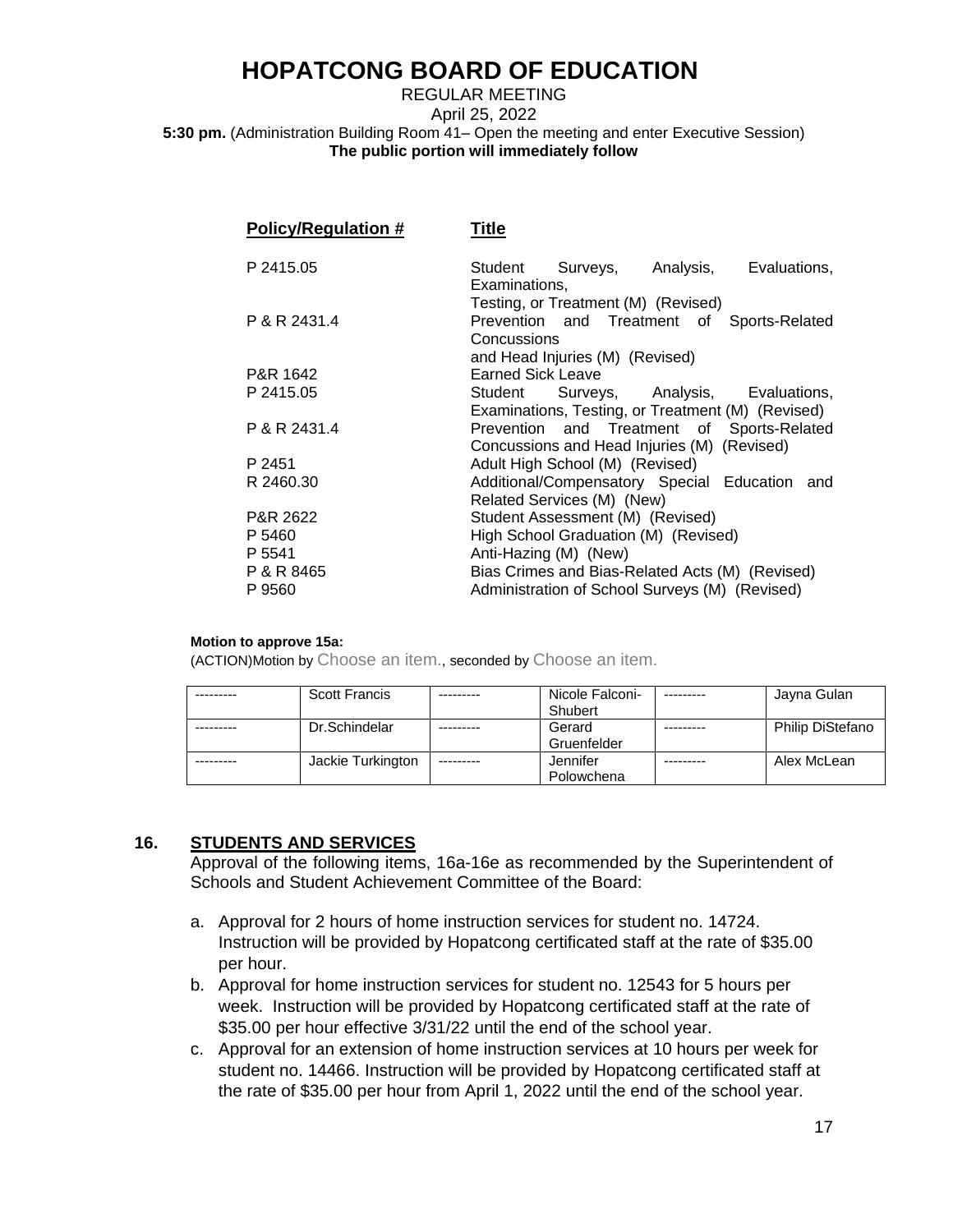#### REGULAR MEETING April 25, 2022 **5:30 pm.** (Administration Building Room 41– Open the meeting and enter Executive Session) **The public portion will immediately follow**

- d. Approval for 6 hours of home instruction services for student no. 13728. Instruction will be provided by Hopatcong certificated staff at the rate of \$35.00 per hour effective 3/28/22 to 4/8/22.
- e. Approval of the following field trip requests:

| School             | Date      | Trip                                  |
|--------------------|-----------|---------------------------------------|
| <b>High School</b> | 6/1/2022  | <b>Pequest Trout Hatchery - Quest</b> |
| Middle School      | 6/8/2022  | Waterloo Village                      |
| <b>High School</b> | 6/6/2022  | Silver Spray Falls - Quest            |
| <b>High School</b> | 5/24/22   | <b>Black River Park - Quest</b>       |
| Middle School      | 5/16/2022 | Lake Hopatcong Foundation             |

#### **Motion to approve 16a-16e:**

(ACTION)Motion by Choose an item., seconded by Choose an item.

| <b>Scott Francis</b> |            | Nicole Falconi- | --------- | Jayna Gulan             |
|----------------------|------------|-----------------|-----------|-------------------------|
|                      |            | Shubert         |           |                         |
| Dr.Schindelar        |            | Gerard          |           | <b>Philip DiStefano</b> |
|                      |            | Gruenfelder     |           |                         |
| Jackie Turkington    | ---------- | Jennifer        |           | Alex McLean             |
|                      |            | Polowchena      |           |                         |

## **17. RESOLUTIONS**

- a. It is recommended by the Superintendent that the Board of Education approve the resignation, with regret, of Sarah Schindelar from her position as a member of the Hopatcong Board of Education effective April 2, 2022.
- b. It is recommended by the Superintendent that the Board of Education approve the agreement between Hopatcong Borough Schools & Tri-County Behavioral Care for the 2022-2023 school year.
- c. It is recommended by the Superintendent that the Board of Education accept the Rochkind Wagner Foundation Student Scholarship Program.
- d. It is recommended by the Superintendent that the Board of Education rescind the approval of Employee #80430 to extend their unpaid leave of absence with FMLA to use all 60 days through May 6, 2022 followed by an unpaid absence for the remainder of the 2021-2022 school year. Employee #80430 has decided to retire.

### **Motion to approve 17a-17d:**

(ACTION)Motion by Choose an item., seconded by Choose an item.

| <b>Scott Francis</b> |            | Nicole Falconi- | Jayna Gulan             |
|----------------------|------------|-----------------|-------------------------|
|                      |            | Shubert         |                         |
| Dr.Schindelar        |            | Gerard          | <b>Philip DiStefano</b> |
|                      |            | Gruenfelder     |                         |
| Jackie Turkington    | ---------- | Jennifer        | Alex McLean             |
|                      |            | Polowchena      |                         |

## **18. SUSSEX COUNTY REGIONAL COOPERATIVE**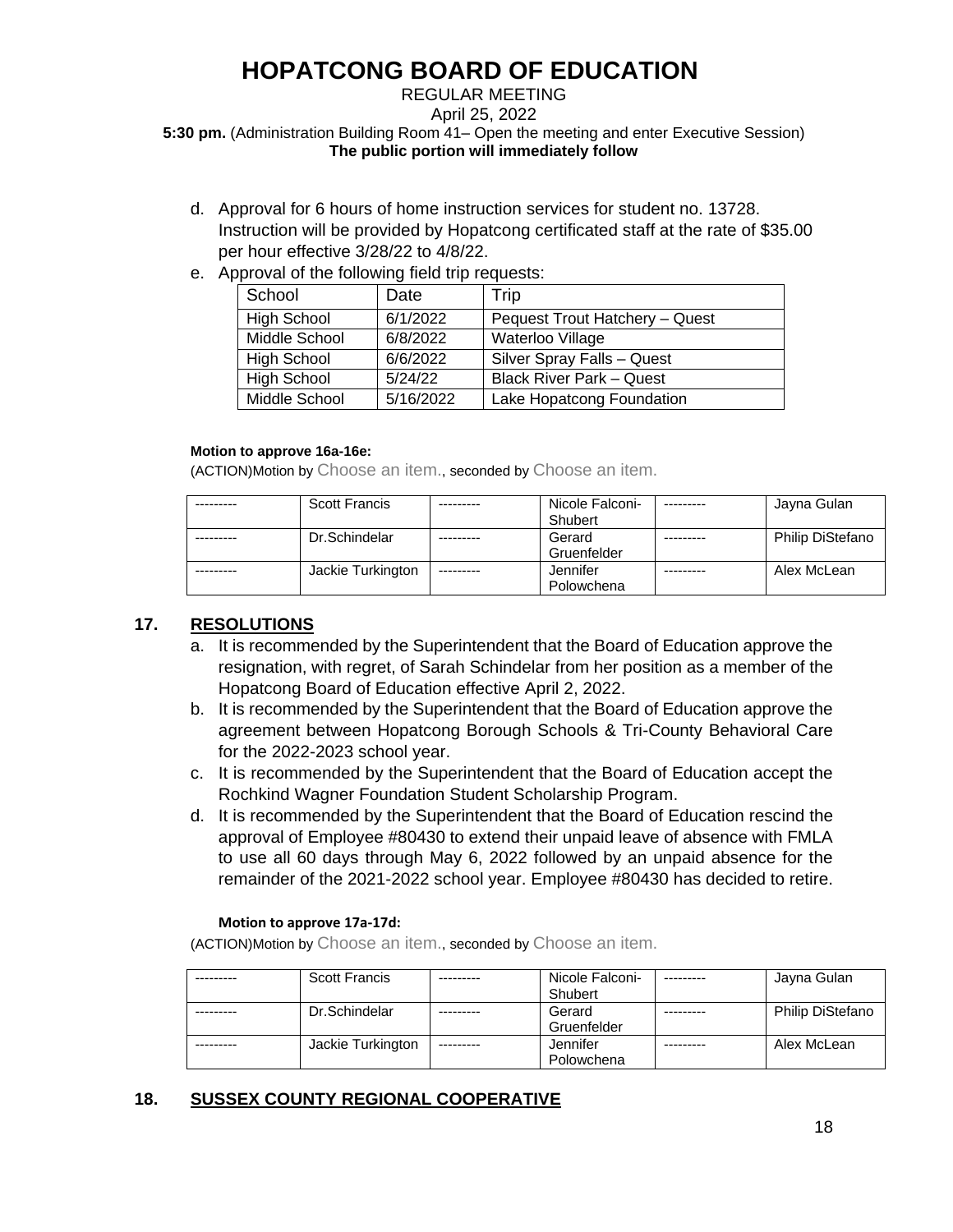### REGULAR MEETING April 25, 2022 **5:30 pm.** (Administration Building Room 41– Open the meeting and enter Executive Session) **The public portion will immediately follow**

- a. The Superintendent and the Director of Transportation recommend the *approval of bills* for the Sussex County Regional Cooperative Operating account for March 29, 2022 through April 25, 2022 in the amount of \$66,094.28 for Regular bills and Contractor bills \$5,153,083.27.
- b. The Superintendent and the Director of Transportation recommend the *acceptance of a Joint Transportation Agreement with Lenape Valley Regional High School Board of*  **Education** for transportation services from February 1, 2022 through June 30, 2022.
- c. The Superintendent and the Director of Transportation recommend the *acceptance of a Shared Service Agreement for vehicle maintenance services with the Roxbury Board of Education* for the 2022-2023 school year.
- d. The Superintendent and the Director of Transportation recommend the *acceptance of a Joint Transportation Agreement with the Educational Services of Morris County* for the 2022-2023 school year.
- e. The Superintendent and the Director of Transportation recommend the *acceptance of the North Caldwell Board of Education Subscription Busing Transportation Agreement* for the 2022-2023 school year.
- f. The Superintendent and the Director of Transportation *recommend the acceptance of two new member districts for the purpose of school related activities* for the 2021- 2022 school year.

Chatham Board of Education, Orange Board of Education

### g.

- 1. The Superintendent and the Director of Transportation recommend the *acceptance* of student transportation *quotations for Special Education Routes* for the 2021-22 School Year as listed on Exhibit A.
- 2. The Superintendent and the Director of Transportation recommend the *award* of student transportation *quotations for Special Education Routes* to the lowest, responsible and responsive bus contractor companies for the 2021-22 School Year as listed on Exhibit A.
- 3. The Superintendent and the Director of Transportation recommend the *acceptance* of student transportation *quotations* for *Athletic/Class/Field Trips* for the 2021-22 School Year as listed on Exhibit A.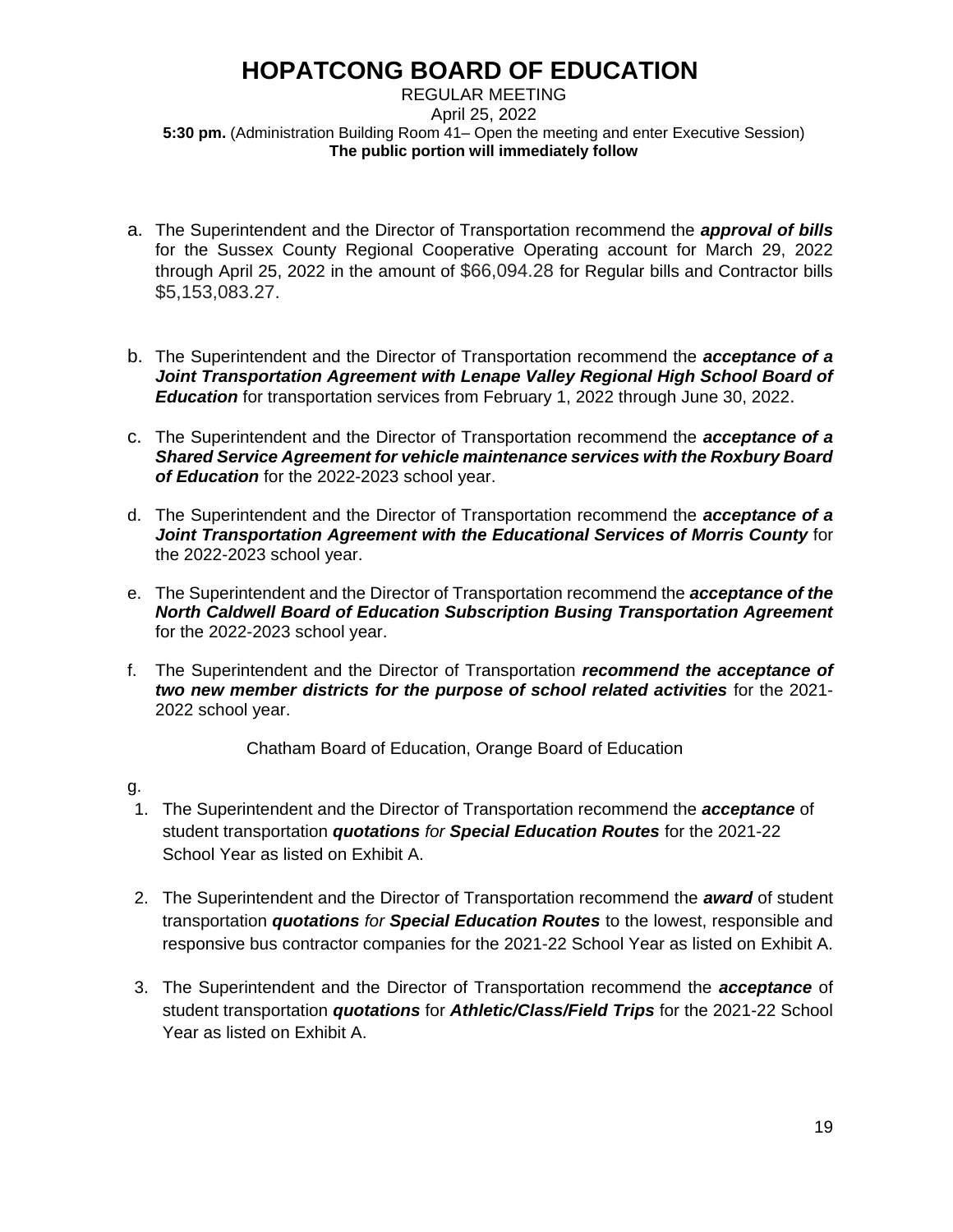REGULAR MEETING April 25, 2022 **5:30 pm.** (Administration Building Room 41– Open the meeting and enter Executive Session) **The public portion will immediately follow**

- 4. The Superintendent and the Director of Transportation recommend the *award* of student transportation *quotations for Athletic/Class/Field Trips* to the lowest, responsible and responsive bus contractor companies for the 2021-22 School Year as listed on Exhibit A.
- 5. The Superintendent and the Director of Transportation recommend the *acceptance of contract addendums* for routes for the 2021-22 school year as listed on Exhibit A.
- 6. The Superintendent and the Director of Transportation recommend the *acceptance of corrections* on the 21-22 School Year Renewal Routes as listed on Exhibit A. (The corrections are necessary due to clerical errors to correct the board minutes for county approval of the contracts.)
- 7. The Superintendent and the Director of Transportation recommend the *approval of a parental contract* for the 2021-22 School Year as listed on Exhibit A.

| <b>Scott Francis</b> |            | Nicole Falconi-<br>Shubert | --------- | Jayna Gulan             |
|----------------------|------------|----------------------------|-----------|-------------------------|
| Dr.Schindelar        |            | Gerard<br>Gruenfelder      |           | <b>Philip DiStefano</b> |
| Jackie Turkington    | ---------- | Jennifer<br>Polowchena     |           | Alex McLean             |

(ACTION)Motion by Choose an item., seconded by Choose an item.

## **19. ADJOURNMENT**

### **Motion to adjourn:**

(ACTION)Motion by Choose an item., seconded by Choose an item.

All in favor Choose an item. Time: